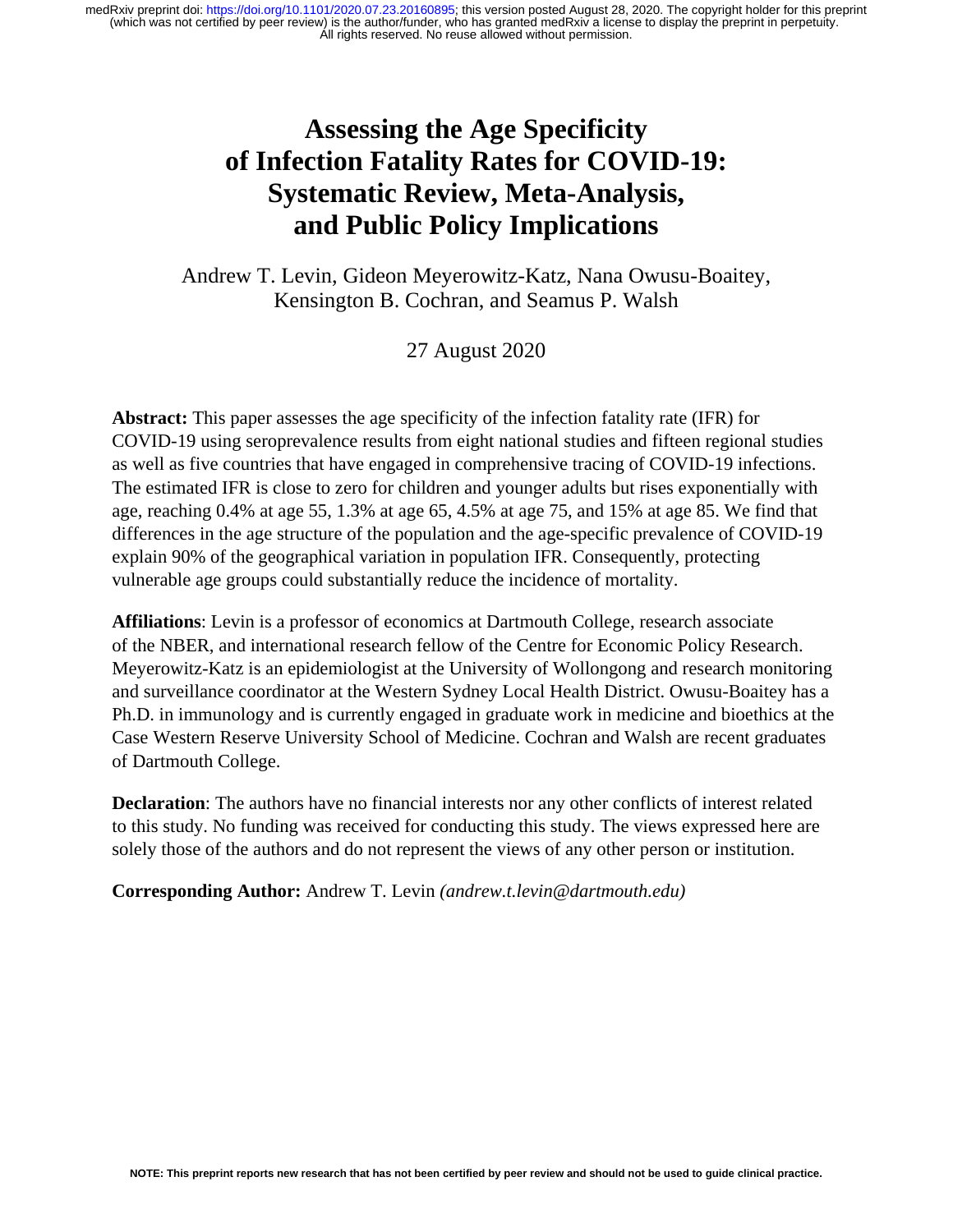### **Assessing the Age Specificity of Infection Fatality Rates for COVID-19: Systematic Review, Meta-Analysis, and Public Policy Implications**

#### **Andrew T. Levin, Gideon Meyerowitz-Katz, Nana Owusu-Boaitey, Kensington B. Cochran, and Seamus P. Walsh 27 August 2020**

**Objective:** Determine age-specific infection fatality rates for COVID-19 to inform public health policies and communications that help protect vulnerable age groups.

**Methods:** Studies of COVID-19 prevalence were collected by conducting an online search of published articles, preprints, and government reports. A total of 89 studies were reviewed in depth and screened. Studies of 31 locations satisfied the inclusion criteria and were included in the meta-analysis. Age-specific IFRs were computed using the prevalence data in conjunction with reported fatalities four weeks after the midpoint date of the study, reflecting typical lags in fatalities and reporting. Meta-regression procedures in Stata were used to analyze IFR by age.

**Results:** Our analysis finds a exponential relationship between age and IFR for COVID-19. The estimated age-specific IFRs are close to zero for children and younger adults but reaching 0.4% at age 55, 1.3% at age 65, 4.5% at age 75, and 15% at age 85. We find that differences in the age structure of the population and the age-specific prevalence of COVID-19 explain 90% of the geographical variation in population IFR.

**Discussion:** These results indicate that COVID-19 is hazardous not only for the elderly but also for middle-aged adults, for whom the infection fatality rate is two orders of magnitude greater than the annualized risk of a fatal automobile accident. Moreover, the overall IFR for COVID-19 should not be viewed as a fixed parameter but as intrinsically linked to the age-specific pattern of infections. Consequently, individual and collective efforts that minimize infections in older adults could substantially decrease total deaths.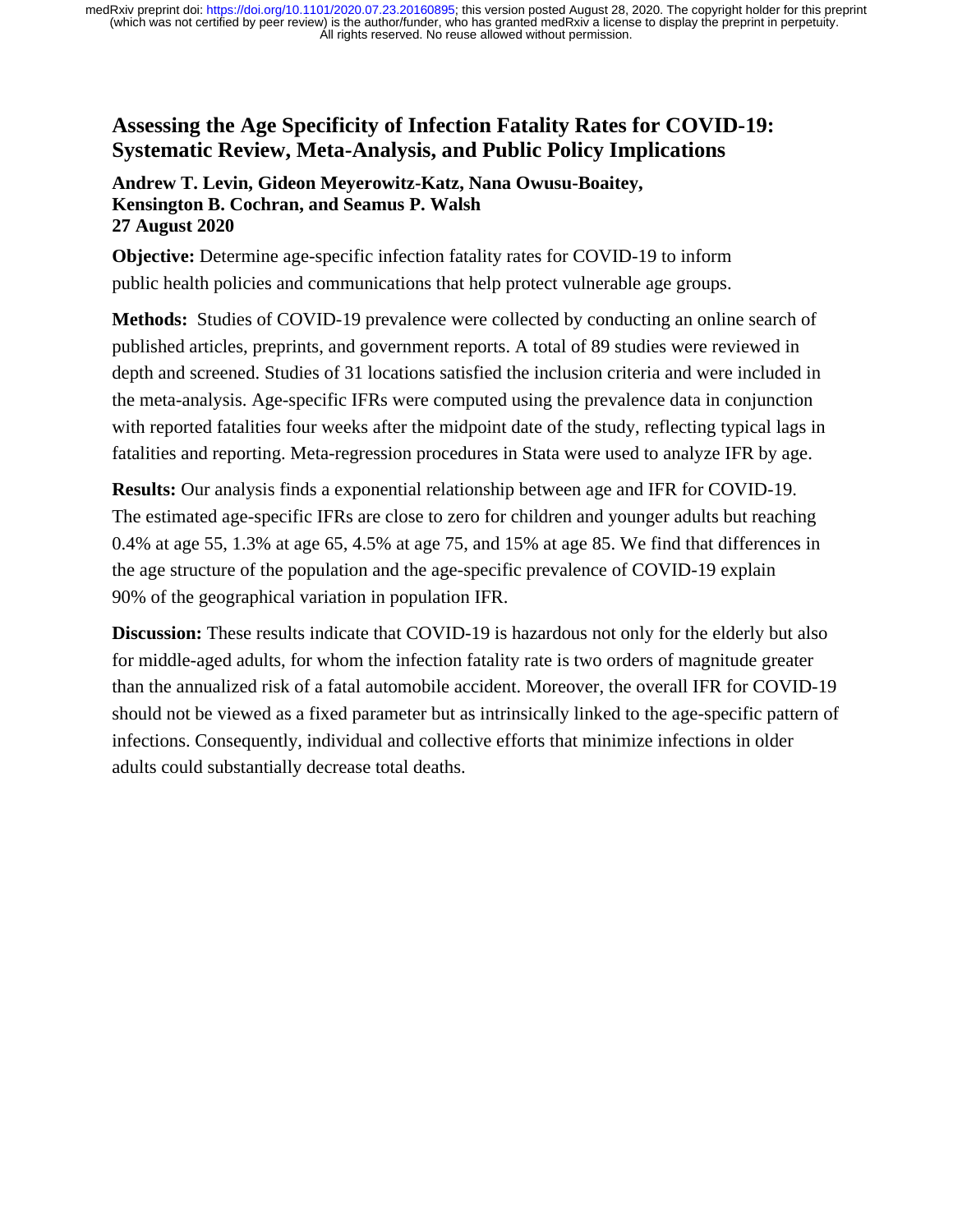|                                          | Total as of July 15, 2020 | <b>Share of Infections</b> |  |  |  |
|------------------------------------------|---------------------------|----------------------------|--|--|--|
| <b>NYC</b> residents                     | 8 million                 | NA                         |  |  |  |
| <b>Estimated infections</b>              | $1.6$ million             | 100%                       |  |  |  |
| <b>Symptomatic infections</b>            | $1.1$ million             | 65%                        |  |  |  |
| <b>Reported cases</b>                    | 220 thousand              | 12%                        |  |  |  |
| <b>Hospitalized cases</b>                | 55 thousand               | 3%                         |  |  |  |
| <b>Fatal cases</b>                       | 23 thousand               | $1\%$                      |  |  |  |
| Table 1: COVID-19 Cases in New York City |                           |                            |  |  |  |

# **Introduction**

As the COVID-19 pandemic has spread across the globe, some fundamental issues have remained unclear: How dangerous is COVID-19? And to whom? Answering these questions will help inform appropriate decision-making by individuals, families, and communities.

The *case fatality rate* (CFR), the ratio of deaths to reported cases, is commonly used in gauging disease severity. However, this measure can be highly misleading for SARS-CoV-2, the virus that causes COVID-19, because a high proportion of infections are asymptomatic or mildly symptomatic (especially for younger people) and may not be included in official case reports.<sup>1,2</sup> Consequently, the *infection fatality rate* (IFR), the ratio of fatalities to infections, is a more reliable metric than the CFR in assessing the hazards of COVID-19.

Assessing the IFR for COVID-19 is difficult. As shown in Table 1, a recent seroprevalence study by the New York Department of Health estimated ~1·6 million infections among the 8 million residents of NYC, but only one-tenth of those infections were captured in reported COVID-19 cases.<sup>3,4</sup> About one-fourth of reported cases were severe enough to require hospitalization, many of whom succumbed to the disease. All told, fatalities represented a tenth of reported cases but only a hundredth of all infections.

While the NYC data indicate an IFR of  $\sim$ 1%, analyses of other locations have produced a wide array of IFR estimates, e.g., 0·6% in Geneva, 1·5% in England, and 2·3% in Italy. Indeed, a recent meta-analysis noted the high degree of heterogeneity across aggregate estimates of IFR and concluded that research on age-stratified IFR is "urgently needed to inform policymaking."5

In this paper, we consider the hypothesis that the observed variation in IFR across locations may primarily reflect the age specificity of COVID-19 infections and fatalities. Consequently, this paper reports on a systematic review and meta-analysis of age-specific IFRs for COVID-19. Based on our findings, we are able to assess and contextualize the severity of COVID-19 and examine how age-specific prevalence affects population IFR and the total incidence of fatalities.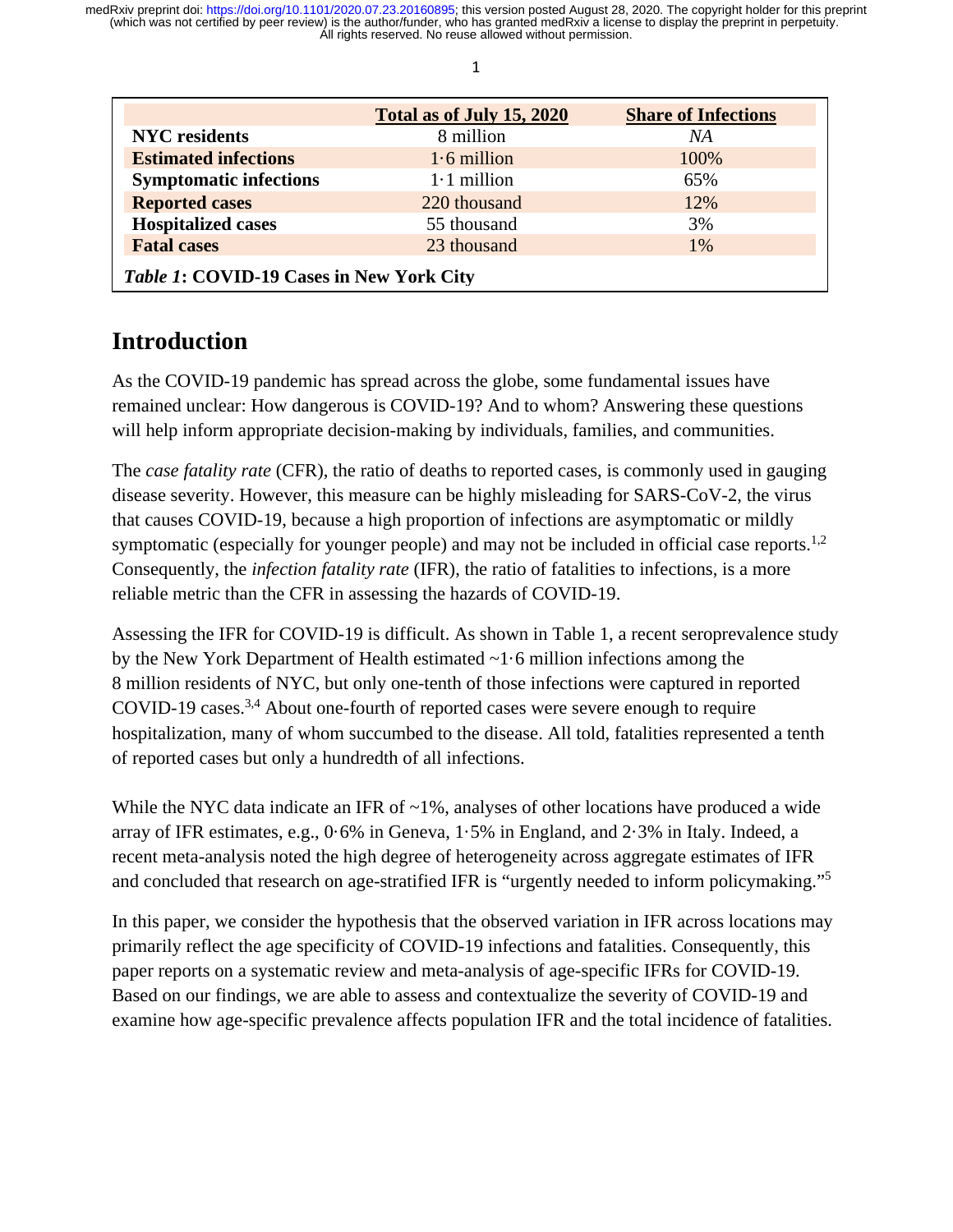#### 2

# **Methodology**

To perform the present meta-analysis, we collected published papers and preprints on the seroprevalence and/or infection fatality rate of COVID-19 that were publicly disseminated prior to 13 August 2020. As described in Supplementary Appendix B, we systematically performed online searches in MedRxiv, Medline, PubMed, Google Scholar, and EMBASE, and we identified other studies listed in reports by government institutions such as the U.K. Parliament Office.<sup>6</sup> Data was extracted from studies by three authors and verified prior to inclusion.

We restricted our meta-analysis to studies of advanced economies, based on current membership in the Organization for Economic Cooperation and Development (OECD), in light of the distinct challenges of health care provision and reporting of fatalities in developing economies.7 We also excluded studies aimed on measuring prevalence in specific groups such as health care workers.

Our meta-analysis encompasses two distinct approaches for assessing the prevalence of COVID-19: (1) seroprevalence studies that test for antibodies produced in response to the virus, and (2) comprehensive tracing programs using extensive live-virus testing of everyone who has had contact with a potentially infected individual. Seroprevalence estimates are associated with uncertainty related to the sensitivity and specificity of the test method and the extent to which the sampling frame provides an accurate representation of prevalence in the general population; see Supplementary Appendix C. Prevalence measures from comprehensive tracing programs are associated with uncertainty about the extent of inclusion of infected individuals, especially those who are asymptomatic.

#### *Sampling frame*

To assess prevalence in the general population, a study should be specifically designed to utilize a random sample using standard survey procedures such as stratification and weighting by demographic characteristics. Other sampling frames may be useful for specific purposes such as sentinel surveillance but not well-suited for assessing prevalence due to substantial risk of systemic bias. Consequently, our meta-analysis excludes the following types of studies:

- *Blood donor studies*. Only a small fraction of blood donors are ages 60 and above—a fundamental limitation in assessing COVID-19 prevalence and IFRs for older age groups—and the social behavior of blood donors may be systematically different from their peers.<sup>8,9</sup> These concerns can be directly investigated by comparing alternative seroprevalence surveys of the same geographical location. As of early June, Public Health England (PHE) reported seroprevalence of 8·5% based on specimens from blood donors, whereas the U.K. Office of National Statistics (ONS) reported markedly lower seroprevalence of 5·4% (CI: 4·3–6·5%) based on its monitoring of a representative sample of the English population.<sup>10,11</sup>
- *Hospitals and Urgent Care Clinics.* Estimates of seroprevalence among current medical patients are subject to substantial bias, as evident from a pair of studies conducted in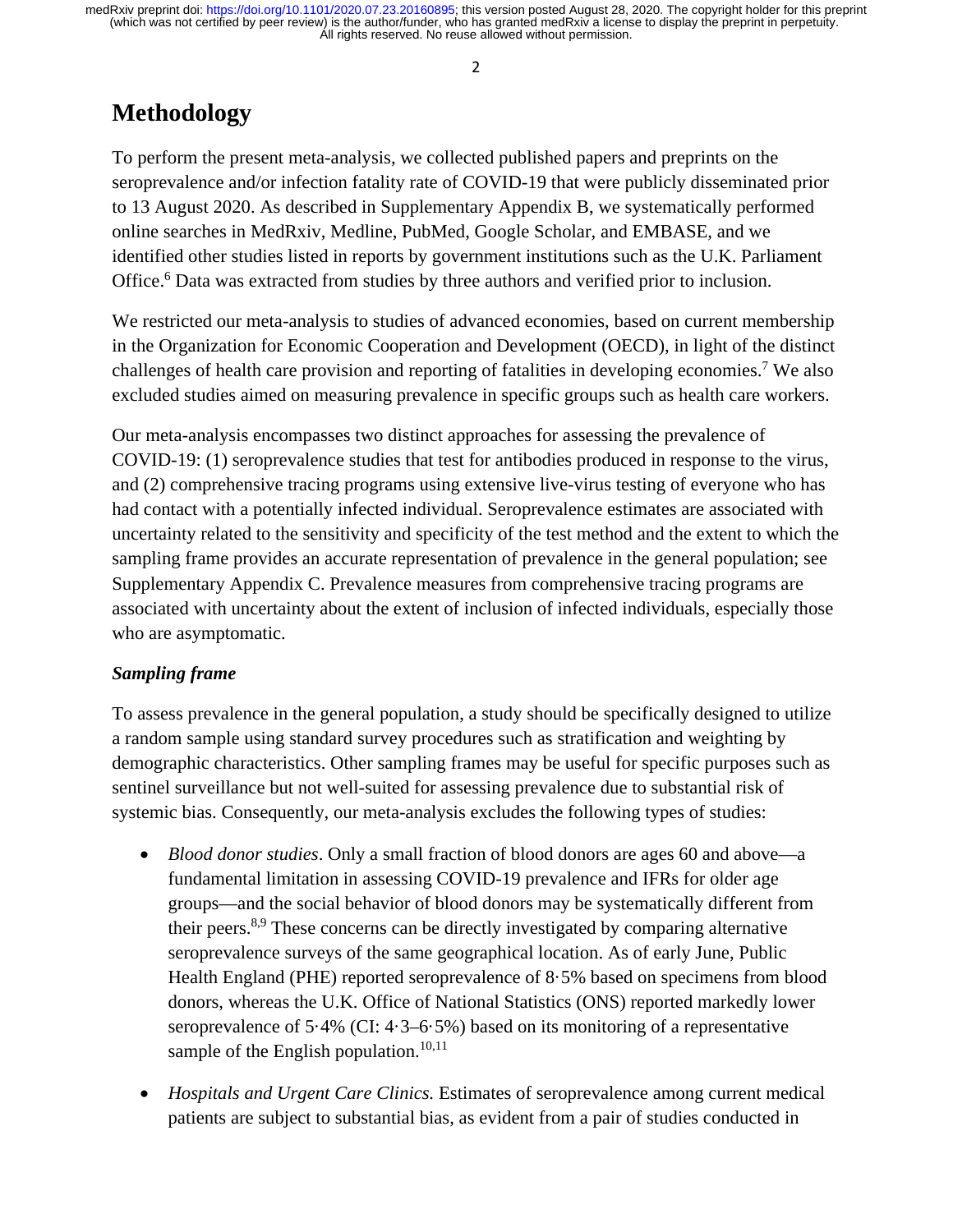3

Tokyo, Japan: One study found 41 positive cases among 1071 urgent care clinic patients, whereas the other study found only two confirmed positive results in a random sample of nearly 2000 Tokyo residents (seroprevalence estimates of  $3.8\%$  vs.  $0.1\%$ ).<sup>12,13</sup>

• *Active Recruitment*. Soliciting participants is particularly problematic in contexts of low prevalence, because seroprevalence can be markedly affected by a few individuals who volunteer due to concerns about prior exposure. For example, a Luxembourg study obtained positive antibody results for 35 out of 1,807 participants, but nearly half of those individuals (15 of 35) had previously had a positive live virus test, were residing in a household with someone who had a confirmed positive test, or had direct contact with someone else who had been infected.<sup>14</sup>

Our critical review has also underscored the pitfalls of seroprevalence studies based on "convenience samples" of residual sera collected for other purposes. For example, two studies assessed seroprevalence of Utah residents during spring 2020. The first study analyzed residual sera from two commercial laboratories and obtained a prevalence estimate of 2·2% (CI: 1·2– 3·4%), whereas the second study collected specimens from a representative sample and obtained a markedly lower prevalence estimate of  $0.96\%$  (CI:  $0.4-1.8\%$ ).<sup>15,16</sup> In light of these issues, our meta-analysis includes residual serum studies but we flag such studies as having an elevated risk of bias.

#### *Comprehensive Tracing Programs*

Our meta-analysis incorporates data on COVID-19 prevalence and fatalities in countries that have consistently maintained comprehensive tracing programs since the early stages of the pandemic. Such a program was only feasible in places where public health officials could conduct repeated tests of potentially infected individuals and trace those whom they had direct contact. We identify such countries using a threshold of 300 for the ratio of cumulative tests to reported cases as of 30 April  $2020$ .<sup>17</sup> That threshold was chosen based on comparisons of prevalence estimates and reported cases in the Czech Republic vs. Iceland; see Supplementary Appendix D. Studies of Iceland and Korea found that estimated prevalence was moderately higher than the number of reported cases, especially for younger age groups; see Supplementary Appendix E.<sup>18-20</sup> Consequently, we make corresponding adjustments in inferring prevalence from reported cases for other countries with comprehensive tracing programs, and we identify these estimates as subject to an elevated risk of bias.

#### *Measurement of fatalities*

Accurately measuring total deaths is a substantial issue in assessing IFR due to time lags from onset of symptoms to death and from death to official reporting. Symptoms typically develop within 6 days after exposure but may develop as early as 2 days or as late as  $14 \text{ days}$ .<sup>1,21</sup> More than 95% of symptomatic COVID patients have positive antibody (IgG) titres within 17-19 days of symptom onset, and those antibodies remain elevated over a sustained period.<sup>22-25</sup> The mean time interval from symptom onset to death is 15 days for ages 18–64 and 12 days for ages 65+,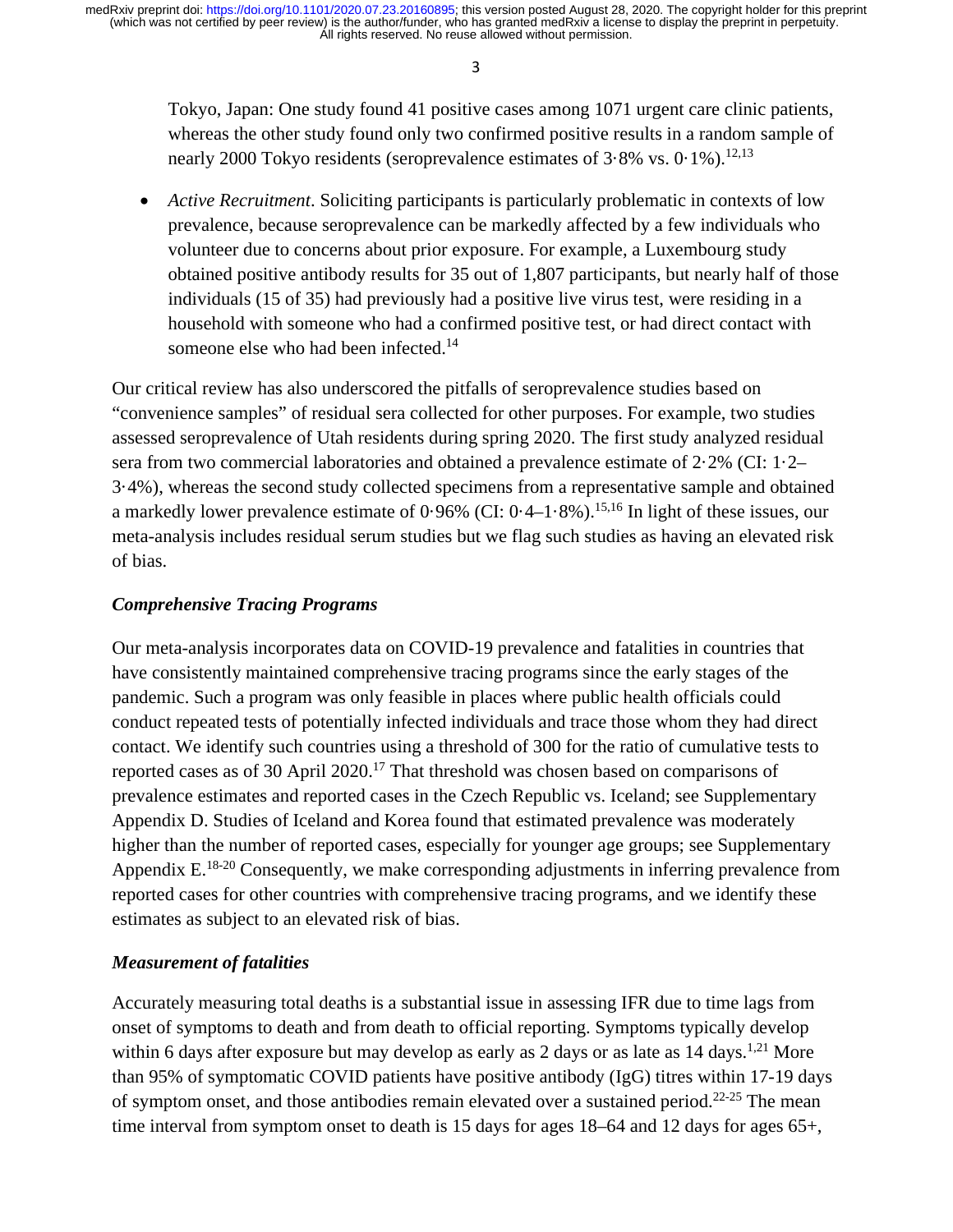

with interquartile ranges of 9–24 days and 7–19 days, respectively, while the mean interval from date of death to the reporting of that person's death is  $\sim$ 7 days with an IQR of 2–19 days; thus, the upper bound of the 95% confidence interval between symptom onset and reporting of fatalities is about six weeks  $(41 \text{ days})$ .<sup>26</sup>

Figure 1 illustrates these findings in a hypothetical scenario where the pandemic was curtailed two weeks prior to the date of the seroprevalence study. This figure shows the results of a simulation calibrated to reflect the estimated distribution for time lags between symptom onset, death, and inclusion in official fatality reports. The histogram shows the frequency of deaths and reported fatalities associated with the infections that occurred on the last day prior to full containment. Consistent with the confidence intervals noted above, 95% of cumulative fatalities are reported within roughly four weeks of the date of the seroprevalence study.

As shown in Table 2, the precise timing of the count of cumulative fatalities is relatively innocuous in locations where the outbreak had been contained for more than a month prior to the date of the seroprevalence study. By contrast, in instances where the outbreak had only recently been contained, the death count continued rising markedly for several more weeks after the midpoint of the seroprevalence study.

Therefore, we construct age-specific IFRs using the seroprevalence data in conjunction with cumulative fatalities four weeks after the midpoint date of each study; see Supplementary Appendix F. We have also conducted sensitivity analysis using cumulative fatalities five weeks after the midpoint date, and we flag studies as having an elevated risk of bias if the change in cumulative fatalities between weeks 4 and 5 exceeds 10%.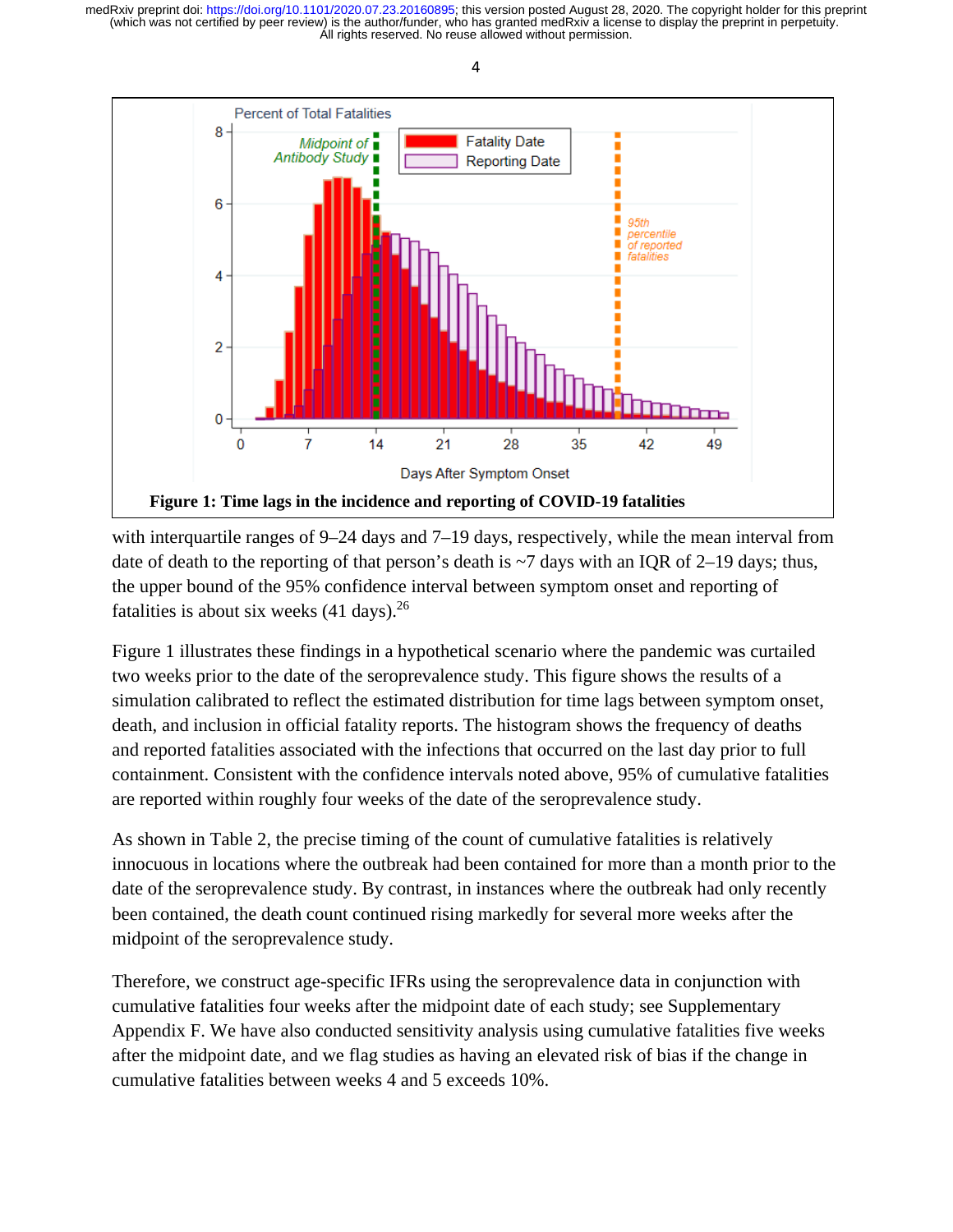|                          |                  |                  | Change $(\% )$               |                        |
|--------------------------|------------------|------------------|------------------------------|------------------------|
| <b>Study</b><br>midpoint | 4 weeks<br>later | 5 weeks<br>later | <b>Weeks</b><br>$0$ to $4$   | <b>Weeks</b><br>4 to 5 |
|                          |                  |                  |                              |                        |
| 6,262                    | 8,843            | 9,150            | 41                           | $\overline{3}$         |
| 255                      | 287              | 291              | 13                           | $\mathbf{1}$           |
| 26,834                   | 27,136           | 28,324           | $\mathbf{1}$                 | $\overline{4}$         |
| 2,586                    | 3,831            | 3,940            | 48                           | 3                      |
|                          |                  |                  |                              |                        |
| 2,257                    | 3,637            | 3,686            | 61                           | $\mathbf{1}$           |
| 932                      | 1,984            | 2,142            | 113                          | 8                      |
| 477                      | 2,012            | 2,286            | 322                          | 14                     |
| 513                      | 1,160            | 1,290            | 126                          | 11                     |
| 393                      | 964              | 1093             | 145                          | 13                     |
| 218                      | 562              | 661              | 158                          | 18                     |
| 20,212                   | 28,663           | 29,438           | 42                           | $\overline{3}$         |
| 456                      | 1509             | 1754             | 231                          | 16                     |
| 265                      | 424              | 449              | 60                           | 6                      |
| 536                      | 732              | 775              | 37                           | 6                      |
| 41                       | 96               | 98               | 134                          | $\overline{2}$         |
|                          |                  |                  | <b>Cumulative Fatalities</b> |                        |

By contrast, matching prevalence estimates with subsequent fatalities is not feasible if a seroprevalence study was conducted in the midst of an accelerating outbreak. Therefore, our meta-analysis excludes seroprevalence studies for which the change in cumulative fatalities from week 0 to week 4 exceeds 200%.

#### *Metaregression procedure*

To analyze IFR by age, we use meta-regression with random effects, using the *meta regress* procedure in *Stata* v16.27,28 We used a random-effects procedures to allow for residual heterogeneity between studies and across age groups by assuming that these divergences are drawn from a Gaussian distribution. Publication bias was assessed using Egger's regression and the trim-and-fill method. See Supplementary Appendix G for further details of these procedures.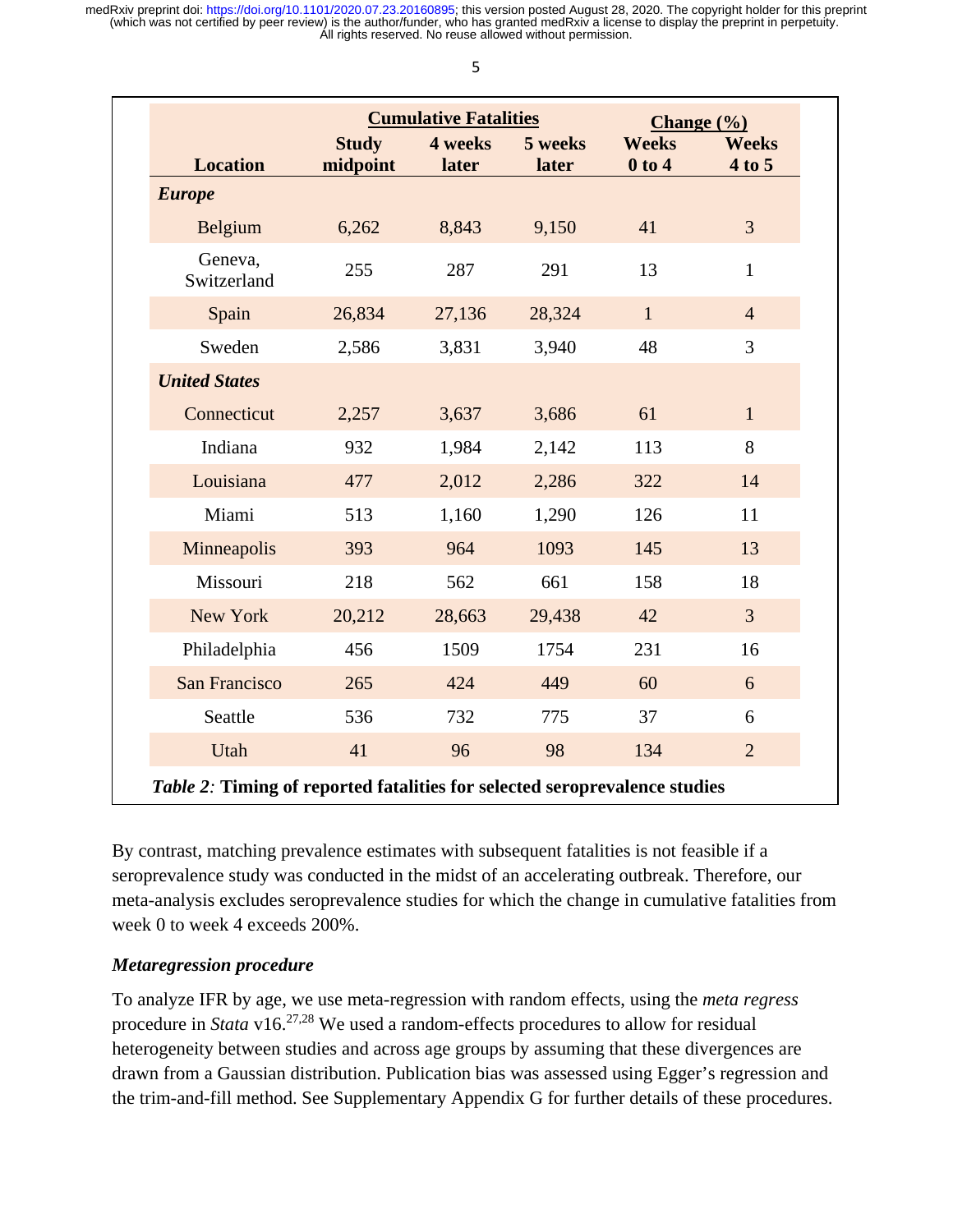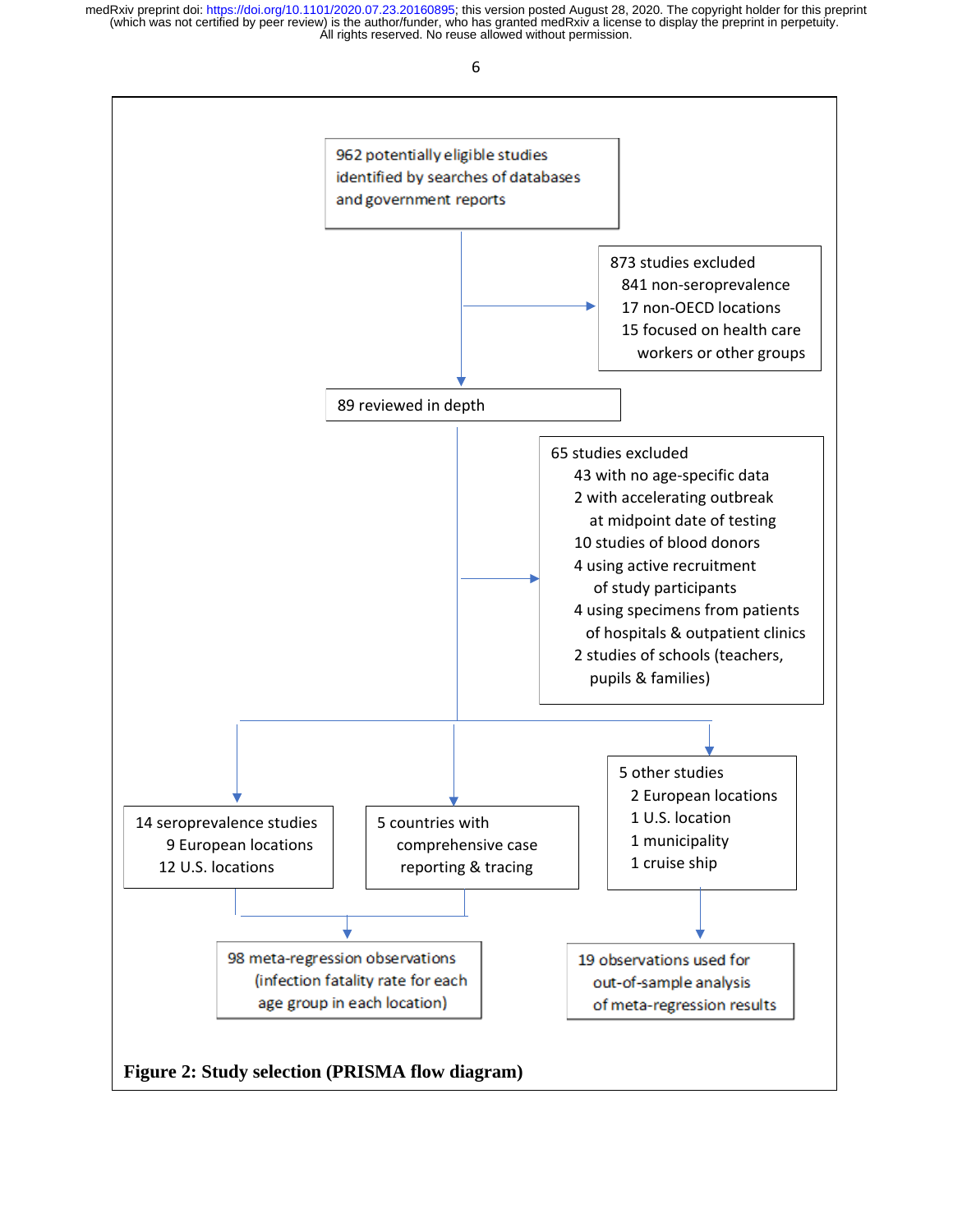| <b>Location</b>                   | Population,<br>millions | Sample size,<br>thousands | Dates in 2020      | Age-specific prevalence and<br>95% confidence interval (%)                                                                                                                                                                                                                                                   |
|-----------------------------------|-------------------------|---------------------------|--------------------|--------------------------------------------------------------------------------------------------------------------------------------------------------------------------------------------------------------------------------------------------------------------------------------------------------------|
| Representative samples            |                         |                           |                    |                                                                                                                                                                                                                                                                                                              |
| England <sup>29</sup>             | 56.286                  | 109.076                   | June $20$ -July 13 | $0-17$ yrs: 7.9 $(7.3-8.5)$<br>18-24 yrs: $7.9$ ( $7.3-8.5$ )<br>$25-34$ yrs: $7.8$ ( $7.4-8.3$ )<br>35-44 yrs: $6 \cdot 1$ (5 $\cdot 7 - 6 \cdot 6$ )<br>45-54 yrs: $6.4$ ( $6.0-6.9$ )<br>55-64 yrs: $5.9$ ( $5.5-6.4$ )<br>65–74 yrs: $3 \cdot 2 (2 \cdot 8 - 3 \cdot 6)$<br>75+ yrs: $3.3$ ( $2.9-3.8$ ) |
| Hungary <sup>30</sup>             | 9.660                   | 10.474                    | May $1-16$         | 0-14 yrs: $0.6(0.3-0.9)$<br>15-39 yrs: $0.6(0.3-0.9)$<br>40–64 yrs: $0.7(0.4-1.0)$<br>65+ yrs: $0.8$ ( $0.4-1.3$ )                                                                                                                                                                                           |
| Italy $31$                        | 60.345                  | 64.660                    | July $6-27$        | 0–19 yrs: $2.2(1.7-2.8)$<br>20-29 yrs: $2 \cdot 1 (1 \cdot 7 - 2 \cdot 4)$<br>30–49 yrs: $2.4$ ( $2.1-2.8$ )<br>50-59 yrs: $3.1$ ( $2.7-3.5$ )<br>60–69 yrs: $2.6$ ( $2.1$ – $2.9$ )<br>70+ yrs: $2.5$ ( $2.1-2.9$ )                                                                                         |
| Netherlands <sup>32</sup>         | 17.135                  | 2.096                     | April 1-17         | 0-49 yrs: $3.5(2.5-5.2)$<br>50-59 yrs: $4.3$ ( $3.2-5.8$ )<br>60-69 yrs: $3.5(2.5-5.0)$<br>70-79 yrs: $3.0$ (1.7-5.3)<br>$80+$ yrs: 2.8 (0.9–7.3)                                                                                                                                                            |
| Portugal <sup>33</sup>            | 10.197                  | 2.301                     | May 21-July 8      | 0–9 yrs: $2.1(0.8-5.4)$<br>10–19 yrs: $2 \cdot 1$ (0 $\cdot 8$ –5 $\cdot 5$ )<br>20–39 yrs: $0.7(0.1-4.8)$<br>40-59 yrs: $2.4(0.9-5.9)$<br>60+ yrs: $2.4(1.1-4.9)$                                                                                                                                           |
| Spain <sup>34</sup>               | 46.755                  | 51.958                    | May 18-June 1      | 0-9 yrs: $2.8(1.5-5.2)$<br>10-19 yrs: $3.3$ (2.4-4.5)<br>20-29 yrs: $3.8$ $(2.8-5.2)$<br>30-39 yrs: $5.04 \cdot 1 - 6.0$ )<br>40–49 yrs: $5.3$ (4.6–6.2)<br>50-59 yrs: 5.2 (4.5-6.1)<br>60-69 yrs: $5.0$ (4.1-5.9)<br>70+ yrs: $4.7$ ( $3.6-6.3$ )                                                           |
| Sweden <sup>35</sup>              | 10.099                  | 2.000                     | April 27-May 24    | 0-19 yrs: $5.7(4.5-7.0)$<br>20–49 yrs: $6.5$ ( $5.2$ – $7.8$ )<br>50-69 yrs: $4.8$ ( $3.6$ -6.0)<br>70+ yrs: $3 \cdot 1 (2 \cdot 1 - 4 \cdot 1)$                                                                                                                                                             |
| Geneva, Switzerland <sup>36</sup> | 0.507                   | 2.766                     | April 13-May 8     | 5-19 yrs: $9.2$ (5.4-14.1)<br>20–49 yrs: $13 \cdot 1 (9 \cdot 8 - 17 \cdot 0)$<br>50–64 yrs: $10.5(7.3–14.1)$<br>65+ yrs: $6.8$ ( $3.8-10.5$ )                                                                                                                                                               |
| Atlanta, USA <sup>37</sup>        | 1.823                   | 0.696                     | April 28-May 3     | $0-17$ yrs: $0.0$ $(0.0-1.0)$<br>18–49 yrs: $3 \cdot 3 (1 \cdot 6 - 6 \cdot 4)$<br>50–64 yrs: $4.9(1.8–12.9)$<br>65+ yrs: $0.7$ (0.1–4.5)                                                                                                                                                                    |
| Indiana, USA <sup>38</sup>        | 6.732                   | 3.632                     | April 25-29        | 0–39 yrs: $3.1(1.9-4.3)$<br>40-59 yrs: $3.1(1.9-5.0)$<br>60+ yrs: $1.7$ ( $1.0-2.4$ )                                                                                                                                                                                                                        |
| New York, USA <sup>39</sup>       | 19.454                  | $15 \cdot 101$            | April 23           | 0–19 yrs: $14.6(13.1–16.1)$<br>20–39 yrs: $14.6(13.1–16.1)$<br>40–49 yrs: $15.3(13.7–17.0)$<br>50–59 yrs: $16.0(14.6–17.5)$<br>60+ yrs: $12 \cdot 1 (11 \cdot 2 - 13 \cdot 1)$<br>(Table 3 continues on next page)                                                                                           |

7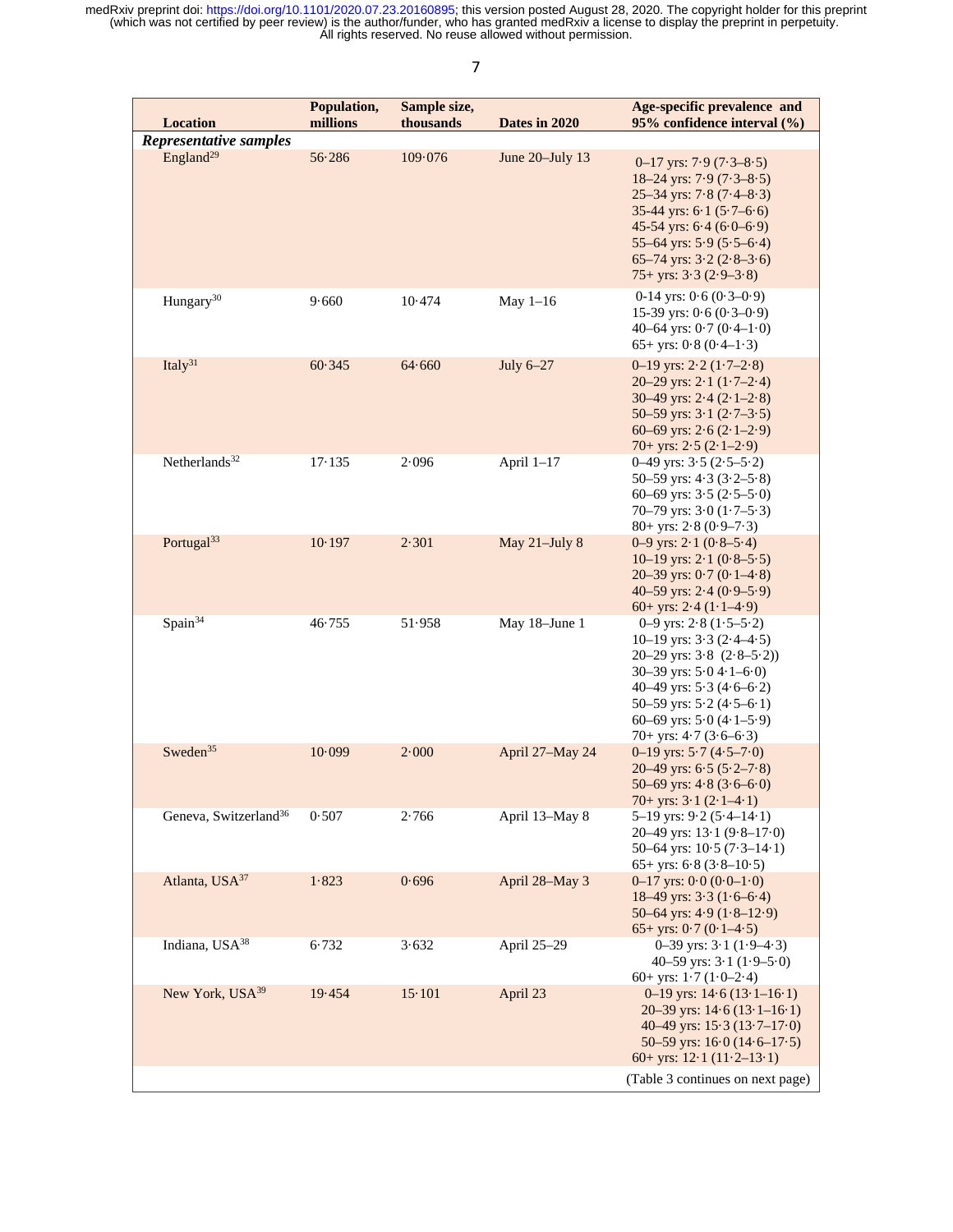| <b>Location</b><br>Representative samples (contd.)        | Population,<br>millions | Sample size,<br>thousands | Dates in 2020      | <b>Age-specific prevalence</b><br>and 95% confidence<br>interval $(\% )$                                                                                                                            |
|-----------------------------------------------------------|-------------------------|---------------------------|--------------------|-----------------------------------------------------------------------------------------------------------------------------------------------------------------------------------------------------|
| Salt Lake City, USA <sup>16</sup>                         | 2.194                   | 6.527                     | May 4-June 10      | 0–44 yrs: $1.2$ (0.4–2.5)<br>45-64 yrs: $0.9$ $(0.2-2.1)$<br>65+ yrs: $0.6 (0.0-1.4)$                                                                                                               |
| <b>Convenience samples</b><br>Belgium <sup>40</sup>       | 11.590                  | 16.532                    | April 20-26        | 0-24 yrs: $6.0$ (4.2-8.6)<br>25–44 yrs: $5.9$ (4.2–8.3)<br>45-64 yrs: $6.2$ (4.7-8.3)<br>65-74 yrs: $4.1$ (2.3-7.2)<br>75-84 yrs: $7.0$ (4.2-11.7)<br>$85+$ yrs: $13.2 (8.9-19.6)$                  |
| Connecticut, USA <sup>15</sup>                            | 3.565                   | 1.431                     | April 26-May3      | $0-19$ yrs: $0.8$ $(0.0-2.9)$<br>20-49 yrs: $6 \cdot 1 (3 \cdot 1 - 9 \cdot 3)$<br>50-59 yrs: $8.1$ (4.8-1.6)<br>60+ yrs: $4.2$ ( $2.3-6.0$ )                                                       |
| Louisiana, USA <sup>15</sup>                              | 4.649                   | 1.184                     | April 1-8          | 0–18 yrs: $2.8(0.0-11.5)$<br>19–49 yrs: $7.4$ (4.7–10.0)<br>50–59 yrs: $8.3(4.5–11.9)$<br>60+ yrs: $4.4$ $(1.5-8.0)$                                                                                |
| Miami, USA <sup>15</sup>                                  | 6.327                   | 1.742                     | April 6-10         | 0-19 yrs: $2.4$ (0.0-7.8)<br>20-49 yrs: $0.9$ $(0.2-2.2)$<br>50-59 yrs: $2.0$ (0.3-4.0)<br>60+ yrs: $3.0(1.7-4.5)$                                                                                  |
| Minneapolis, USA <sup>15</sup>                            | 3.894                   | 0.860                     | April 30-May 12    | 0-18 yrs: $5.8(0.0-14.3)$<br>19–49 yrs: $2.308-4.2$<br>50-59 yrs: $0.7$ $(0.0-2.8)$<br>60+ yrs: $1.0 (0.0-3.2)$                                                                                     |
| Missouri, USA <sup>15</sup>                               | 6.137                   | 1.882                     | April 20-26        | 0–19 yrs: $1.4(0.0-4.1)$<br>20–49 yrs: $3.4$ (1.4–5.5)<br>50-59 yrs: $2.0$ (0.5-3.8)<br>60+ yrs: $3.2(1.9-4.6)$                                                                                     |
| Philadelphia, USA <sup>15</sup>                           | 4.934                   | 0.824                     | April 13-25        | 0-18 yrs: $2.2 (0.0-6.9)$<br>19-49 yrs: $5.9$ (2.4-9.8)<br>50-64 yrs: $0.8(0.0-2.8)$<br>65+ yrs: $1.6 (0.3-3.5)$                                                                                    |
| San Francisco, USA <sup>15</sup>                          | 6.660                   | 1.224                     | April 23-27        | 0-18 yrs: $1.7(0.0-7.7)$<br>19–49 yrs: $1 \cdot 1$ (0 $\cdot$ 0–2 $\cdot$ 6)<br>50-64 yrs: $0.7$ ( $0.0$ -2.4)<br>65+ yrs: $0.9$ $(0.2-2.5)$                                                        |
| Seattle, USA <sup>15</sup>                                | 4.326                   | 3.264                     | March 23-April 1   | 0-19 yrs: $0.7(0.0-2.5)$<br>20-39 yrs: $1.3$ (0.7-2.3)<br>40-59 yrs: $0.9$ ( $0.3-1.9$ )<br>60+ yrs: $1.7(0.9-2.7)$                                                                                 |
| Comprehensive tracing programs<br>Australia <sup>41</sup> | 25.500                  | 16.838                    | February 1-June 12 | $0-39$ yrs: $0.06$ $(0.03-0.09)$<br>40-59 yrs: $0.06(0.04 - 0.10)$<br>60-69 yrs: $0.09$ ( $0.05$ -0.13)<br>70-79 yrs: $0.08$ ( $0.04$ - $0.12$ )<br>$80+$ yrs: $0.05(0.03-0.07)$                    |
| $I$ celand <sup>42</sup>                                  | 0.341                   | 9.199                     | February 1-June 15 | $0-29$ yrs: $0.4$ $(0.3-0.5)$<br>30-59 yrs: $1 \cdot 1$ (0.8-1.6)<br>60-69 yrs: $0.5(0.3-1.0)$<br>70–79 yrs: $0.3$ ( $0.27-1.3$ )<br>$80+$ yrs: $0.2 (0.1-2.5)$<br>(Table 3 continues on next page) |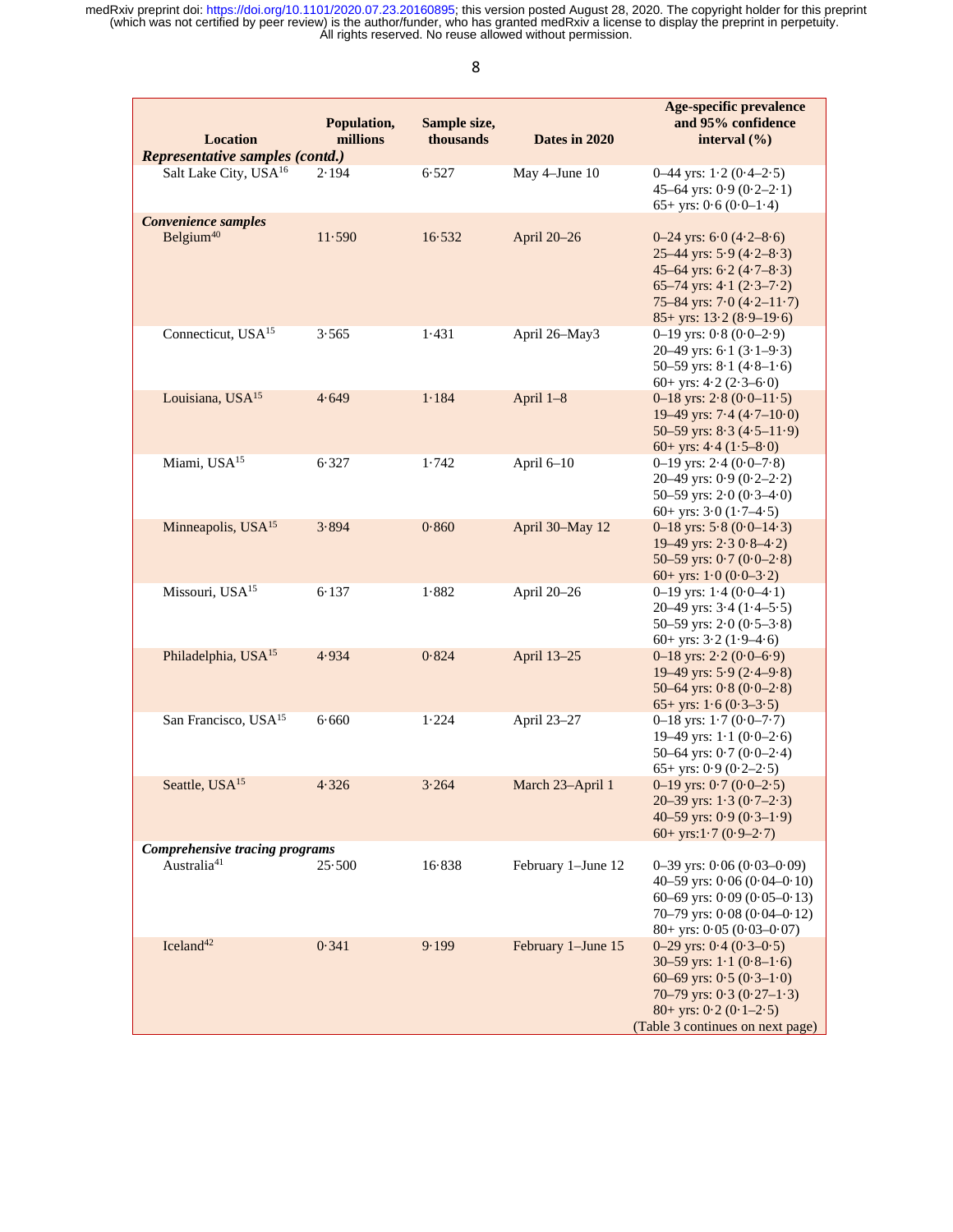| <b>Location</b><br>Comprehensive tracing programs (contd.)                                                                                                                      | Population,<br>millions | <b>Sample</b><br>size,<br>thousands | Dates in 2020      | Age-specific prevalence<br>and 95% confidence<br>interval $(\% )$                                                                                                                                                                                 |  |
|---------------------------------------------------------------------------------------------------------------------------------------------------------------------------------|-------------------------|-------------------------------------|--------------------|---------------------------------------------------------------------------------------------------------------------------------------------------------------------------------------------------------------------------------------------------|--|
| Republic of Korea <sup>43</sup>                                                                                                                                                 | 51.269                  | $13 \cdot 106$                      | February 1-May 17  | $0-29$ yrs: $0.11$ $(0.05-0.17)$<br>$30-39$ yrs: $0.08$ $(0.04-0.12)$<br>40–49 yrs: $0.06(0.03-0.09)$<br>50-59 yrs: $0.07$ ( $0.03$ - $0.10$ )<br>60-69 yrs: $0.05(0.03-0.08)$<br>70-79 yrs: $0.05(0.03-0.07)$<br>$80+$ yrs: $0.06$ $(0.03-0.09)$ |  |
| Lithuania <sup>44</sup>                                                                                                                                                         | 27.223                  | 4.072                               | February 1-June 18 | $0-39$ yrs: $0.15(0.07-0.22)$<br>40–49 yrs: $0.18(0.10-0.29)$<br>50–59 yrs: $0.17(0.10-0.33)$<br>60–69 yrs: $0.13(0.08-0.20)$<br>70–79 yrs: $0.09$ ( $0.05$ – $0.14$ )<br>$80+$ yrs: 0.13 (0.07–0.19)                                             |  |
| New Zealand <sup>45</sup>                                                                                                                                                       | 4.822                   | 1.945                               | February 1-July 9  | $0-59$ yrs: $0.1$ $(0.05-0.15)$<br>50–69 yrs: $0.07(0.04-0.10)$<br>70-79 yrs: $0.04$ ( $0.02$ - $0.07$ )<br>$80+$ yrs: $0.04$ (0.02–0.06)                                                                                                         |  |
| For locations with comprehensive tracing programs, sample size refers to the estimated total number of cases.<br>Table 3: Characteristics of studies included in metaregression |                         |                                     |                    |                                                                                                                                                                                                                                                   |  |

# **Results**

After an initial screening of 962 studies, we reviewed the full texts of 89 studies, of which 43 studies were excluded due to lack of age-specific data on COVID-19 prevalence or fatalities.11-13,46-85 Seroprevalence estimates for two locations were excluded because the outbreak was still accelerating during the period when the specimens were being collected.<sup>15,86</sup> Studies of non-representative samples were excluded as follows: 10 studies of blood donors, 4 studies of patients of hospitals and outpatient clinics, 4 studies with active recruitment of participants, and 2 studies of elementary schools.<sup>10,13,14,86-102</sup> Supplementary Appendix H lists all excluded studies.

Consequently, our metaregression analyzes IFR data from 26 locations, which can be classified into three distinct groups:

- *Representative samples* from 7 national studies (England, Hungary, Italy, Netherlands, Portugal, Spain, and Sweden) and from regional studies of Geneva, Switzerland and 4 U.S. locations (Atlanta, Indiana, New York, and Salt Lake City).<sup>16,29-39</sup>
- *Convenience samples* for Belgium and 8 U.S. locations (Connecticut, Louisiana, Miami, Minneapolis, Missouri, Philadelphia, San Francisco, and Seattle).<sup>15,40</sup>
- *Comprehensive tracing programs* for 5 countries (Australia, Iceland, Korea, Lithuania, and New Zealand). 41-45

The metaregression includes results from the very large REACT-2 seroprevalence study of the English population.<sup>29</sup> Thus, to avoid pitfalls of nested or overlapping samples, two other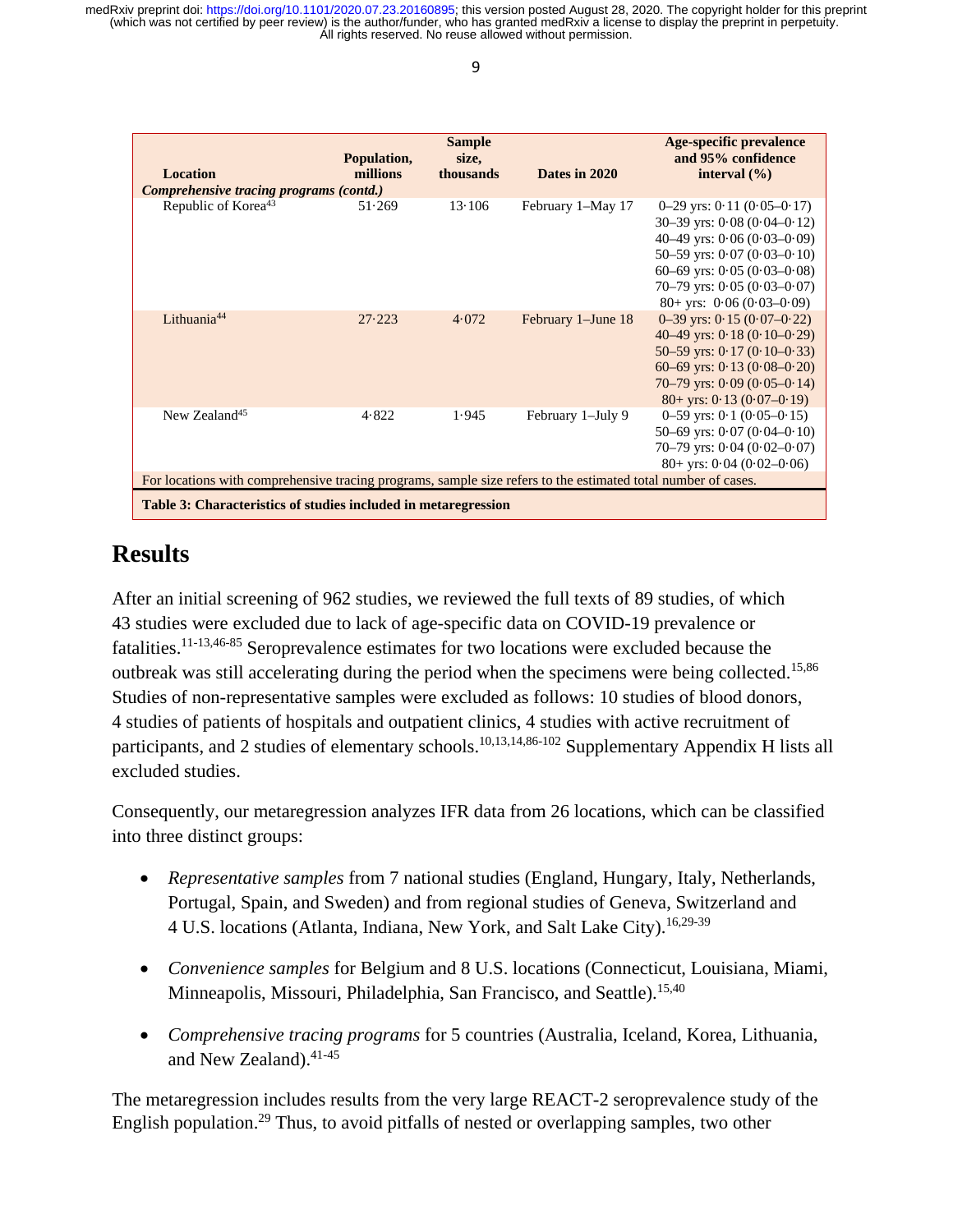10

somewhat smaller studies conducted by U.K. Biobank and the U.K. Office of National Statistics are not included in the metaregression but are instead used in out-of-sample analysis of the metaregression results.<sup>11,103</sup> Similarly, the metaregression includes a large representative sample from Salt Lake City, and hence a smaller convenience sample of Utah residents is included in the out-of-sample analysis along with two other small-scale studies. 15,16,104,105 Supplementary Appendices I and J assess the risk of bias for each individual study and the risk that our metaregression results could be influenced by publication bias, respectively.

We obtain the following meta-regression results:

$$
log(IFR_{ij}) = -7.56 + 0.121 * age
$$
  
(0.17) (0.003)

where the standard error for each estimated coefficient is given in parentheses. These estimates are highly significant with t-statistics of -44·8 and 40·5, respectively, and p-values below 0.0001. The residual heterogeneity  $\tau^2 = 0.353$  (p-value < 0.0001) and  $I^2 = 96.8$ , confirming that the random effects are essential for capturing unexplained variations across studies and age groups. The adjusted  $R^2$  is 95.0%.

As noted above, the validity of this meta-regression rests on the condition that the data are consistent with a Gaussian distribution. The validity of that assumption is evident in Figure 3: Nearly all of the observations fall within the 95% prediction interval of the metaregression, and the remainder are moderate outliers.

Figure 4 depicts the exponential relationship between age and the level of IFR in percent. Evidently, the SARS-CoV-2 virus poses a substantial mortality risk for middle-aged adults and even higher risks for elderly people: The IFR is close to zero for younger adults but rises to 0·4% at age 55, 1·3% at age 65, 4·5% at age 75, 15% at age 85, and exceeds 25% for ages 90 and above. These metaregression predictions are well aligned with the out-of-sample IFRs; see Supplementary Appendix K.

As shown in Figure 5, the metaregression explains 90% of the geographical variation in population IFR, which ranges from  $\sim 0.5\%$  in Salt Lake City and Geneva to 1.5% in Australia and England and 2·2% in Italy. The metaregression explains this variation in terms of differences in the age structure of the population and age-specific prevalence of COVID-19.

No publication bias was found using Egger's test  $(p > 0.10)$ , and the trim-and-fill method produced precisely the same estimate as obtained from the metaregression.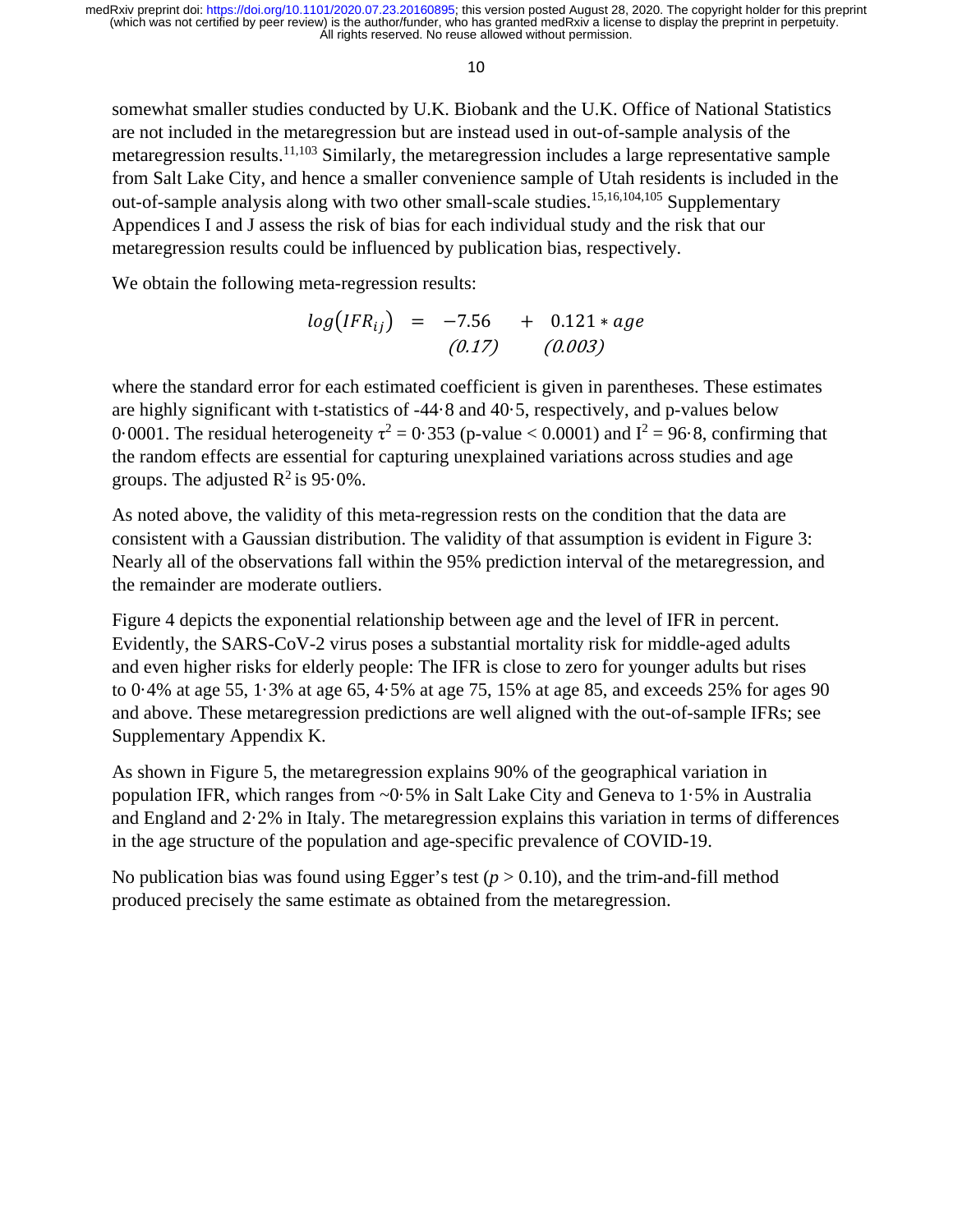

11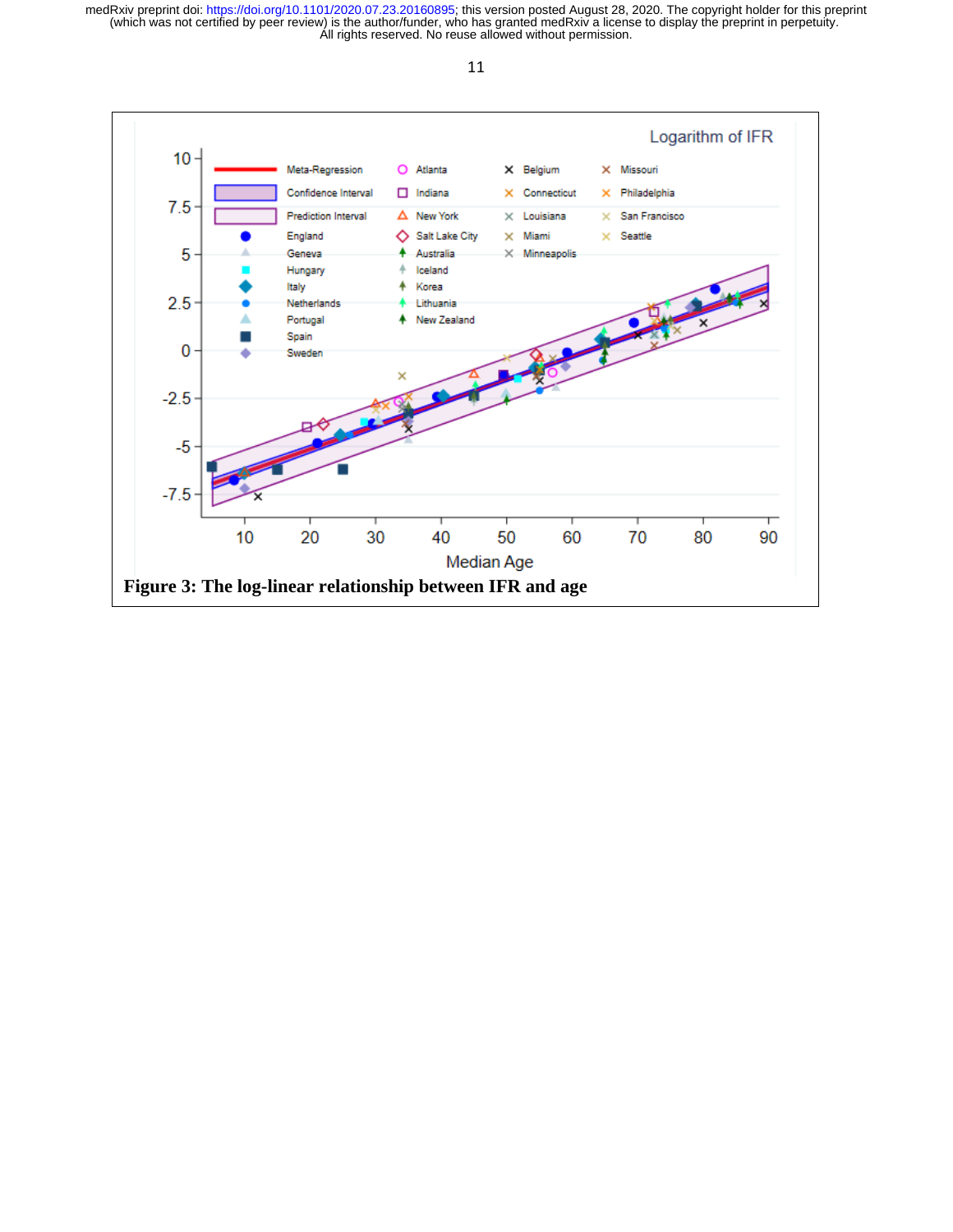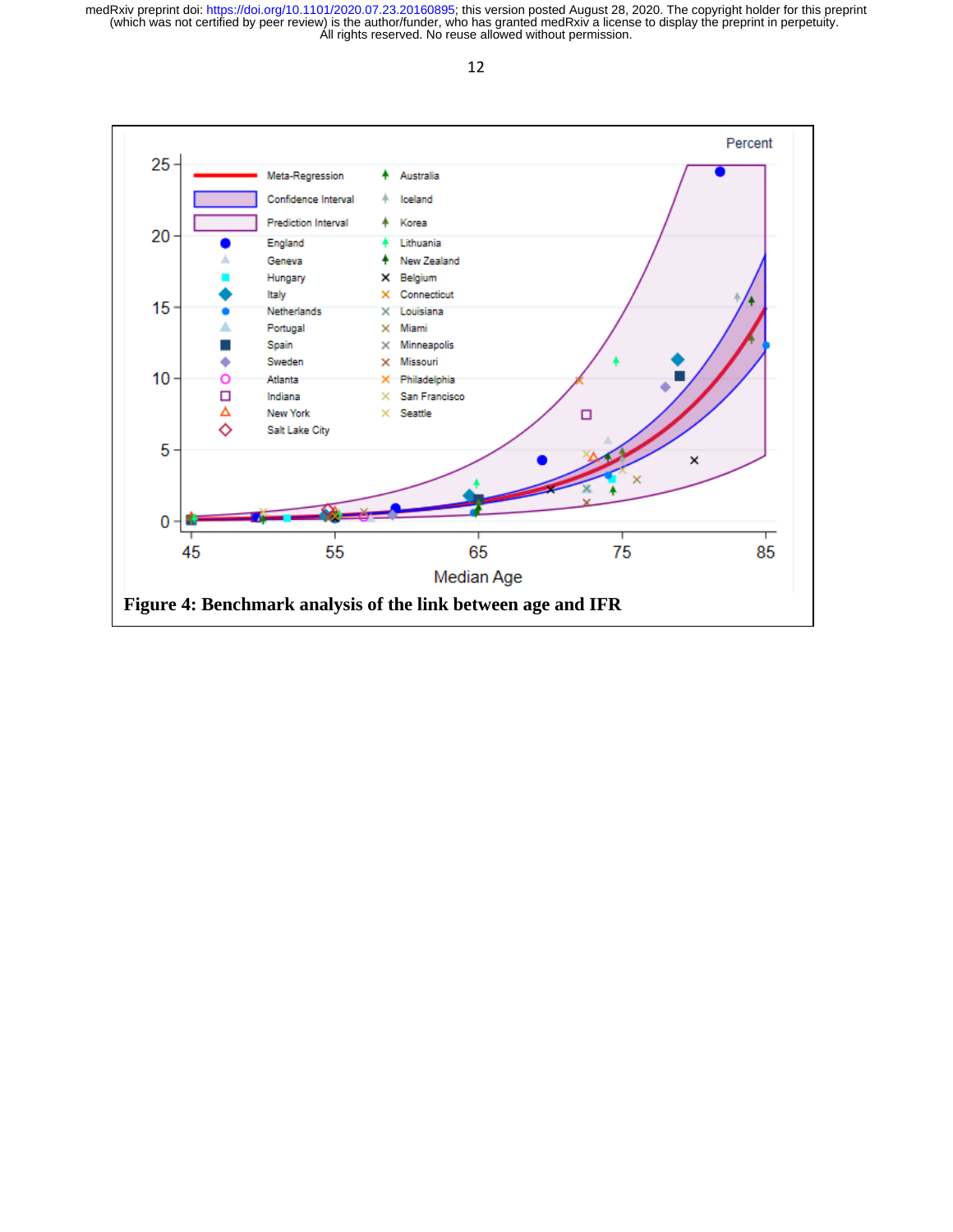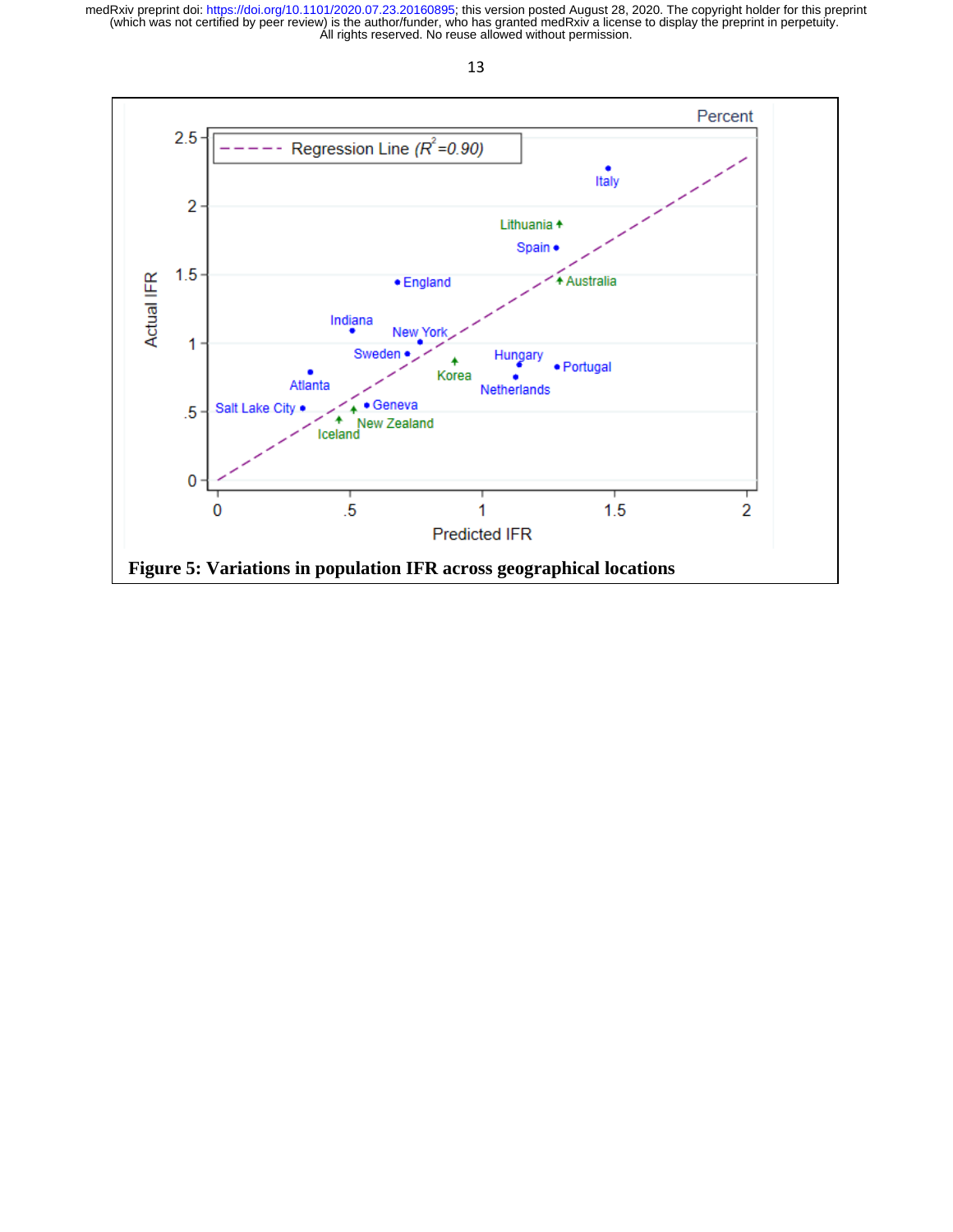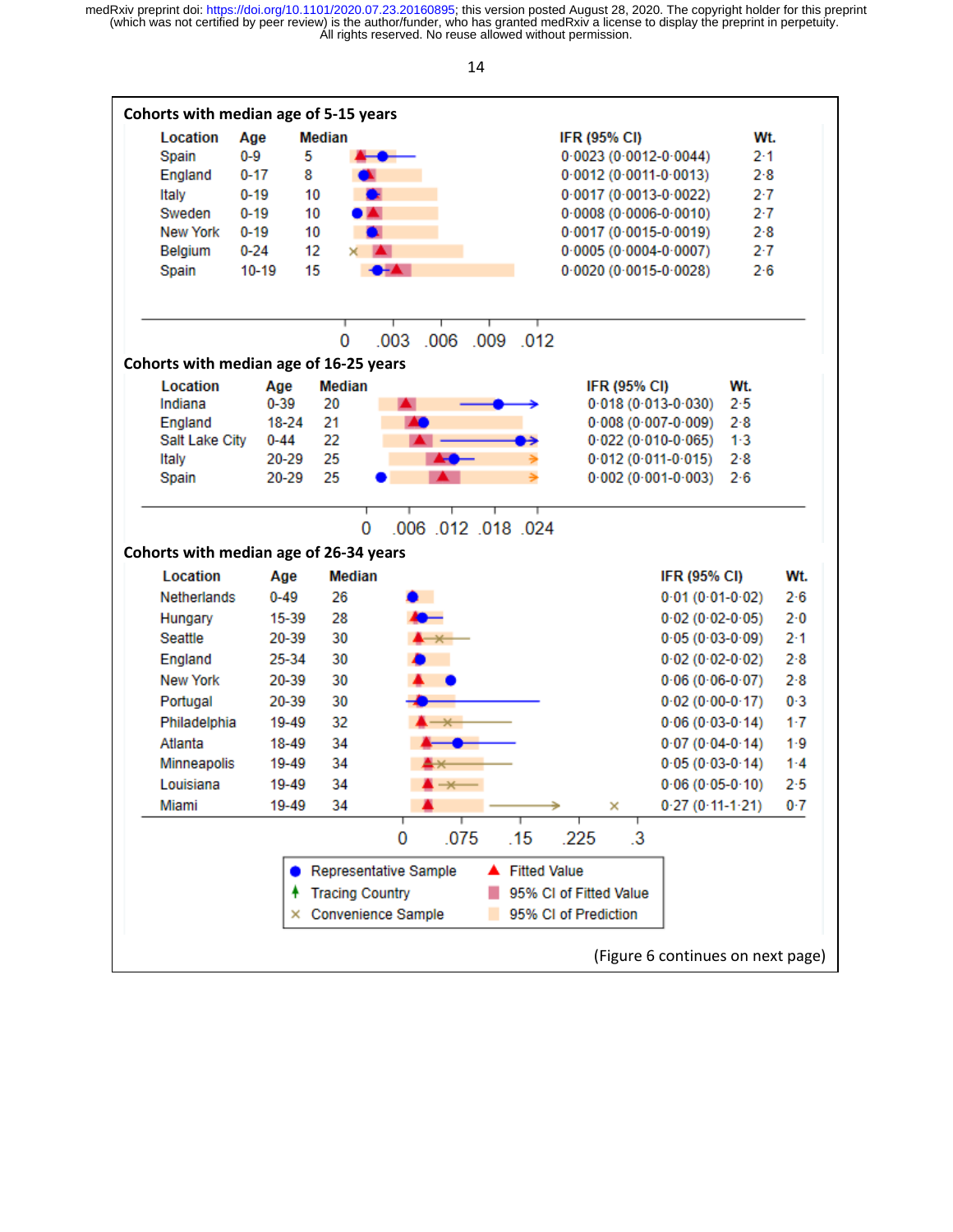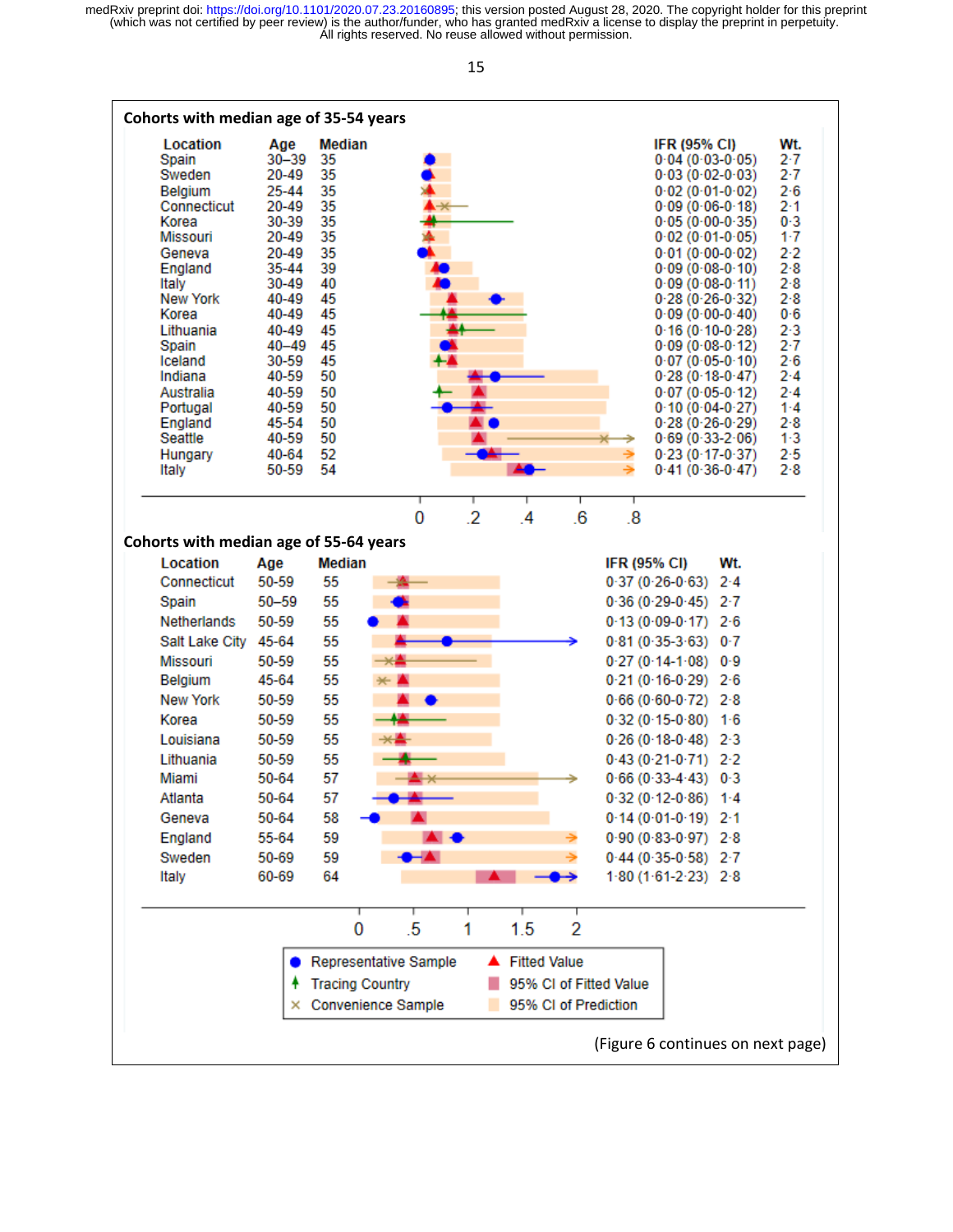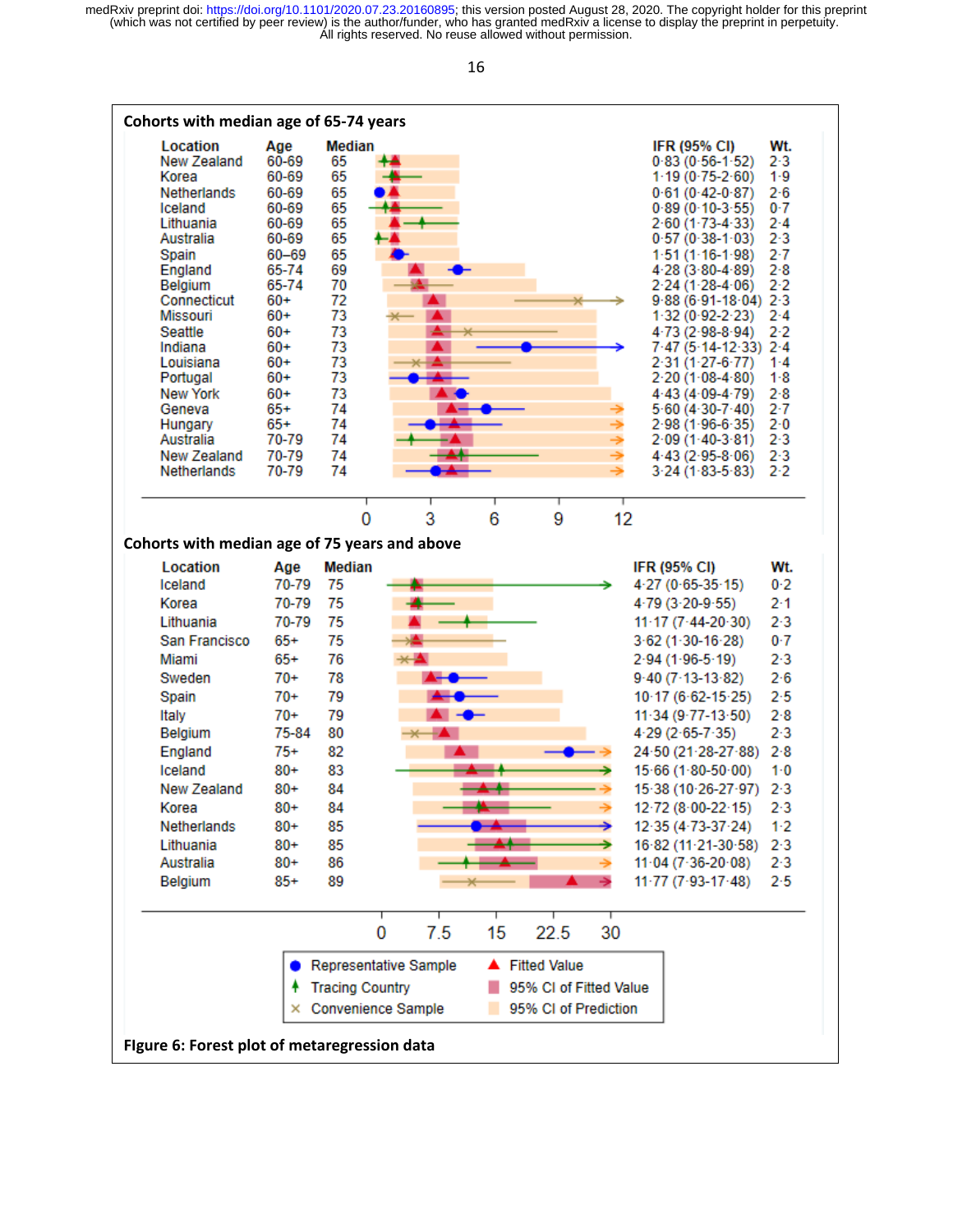|                                                                             | COVID-19<br><b>Infection</b> | <b>Automobile Fatalities</b> |            | <b>Other Accidental Fatalities</b> |            |
|-----------------------------------------------------------------------------|------------------------------|------------------------------|------------|------------------------------------|------------|
| <b>Age Group</b>                                                            | <b>Fatality Rate</b>         | <b>England</b>               | <b>USA</b> | <b>England</b>                     | <b>USA</b> |
| 0 to 34                                                                     | 0.01                         | 0.002                        | 0.015      | 0.004                              | 0.032      |
| 35 to 44                                                                    | 0.06                         | 0.002                        | 0.012      | 0.017                              | 0.043      |
| 45 to 54                                                                    | 0.2                          | 0.002                        | 0.013      | 0.019                              | 0.043      |
| 55 to 64                                                                    | 0.7                          | 0.003                        | 0.013      | 0.014                              | 0.043      |
| 65 to 74                                                                    | $2 \cdot 2$                  | 0.003                        | 0.013      | 0.020                              | 0.040      |
| 75 to 84                                                                    | 7.3                          | 0.005                        | 0.017      | 0.069                              | 0.094      |
| $85+$                                                                       | 27.1                         | 0.007                        | 0.019      | 0.329                              | 0.349      |
| Table 4: Age-specific fatality rates for COVID-19 vs. accidental deaths (%) |                              |                              |            |                                    |            |

# **Discussion**

Our meta-analysis indicates that COVID-19 poses a low risk for children and younger adults but is hazardous for middle-aged adults and extremely dangerous for older adults. Table 4 contextualize these risks by comparing the age-specific IFRs from our meta-regression analysis to the annualized risks of fatal automobile accidents or other unintentional injuries in England and in the United States.<sup>106,107</sup> For example, an English person aged 55–64 years who gets infected with SARS-CoV-2 faces a fatality risk that is more than 200 times higher than the annual risk of dying in a fatal car accident.

This analysis also confirms that COVID-19 is far more deadly than seasonal flu. For example, during the influenza season of winter 2018–19 the U.S. population had  $\sim 63$  million infections and 34 thousand fatalities, with a population IFR of 0·05% an order of magnitude lower than COVID-19; see Supplementary Appendix L.

These results indicate that the population IFR should *not* be interpreted as a fixed parameter of COVID-19 but as an outcome that depends on the extent to which public health measures and communications limit the incidence of infections among vulnerable age groups. To illustrate these considerations, we have constructed three scenarios for the U.S. trajectory of COVID-19 infections and fatalities; see Supplementary Appendix M. Each scenario assumes that U.S. prevalence rises to a plateau of around 20% but with alternative patterns of age-specific prevalence. In particular, if the prevalence becomes uniform across all age groups, this analysis projects that total U.S. fatalities would exceed 500 thousand and that the population IFR would converge to around 0·8%. By contrast, a scenario with relatively low incidence of new infections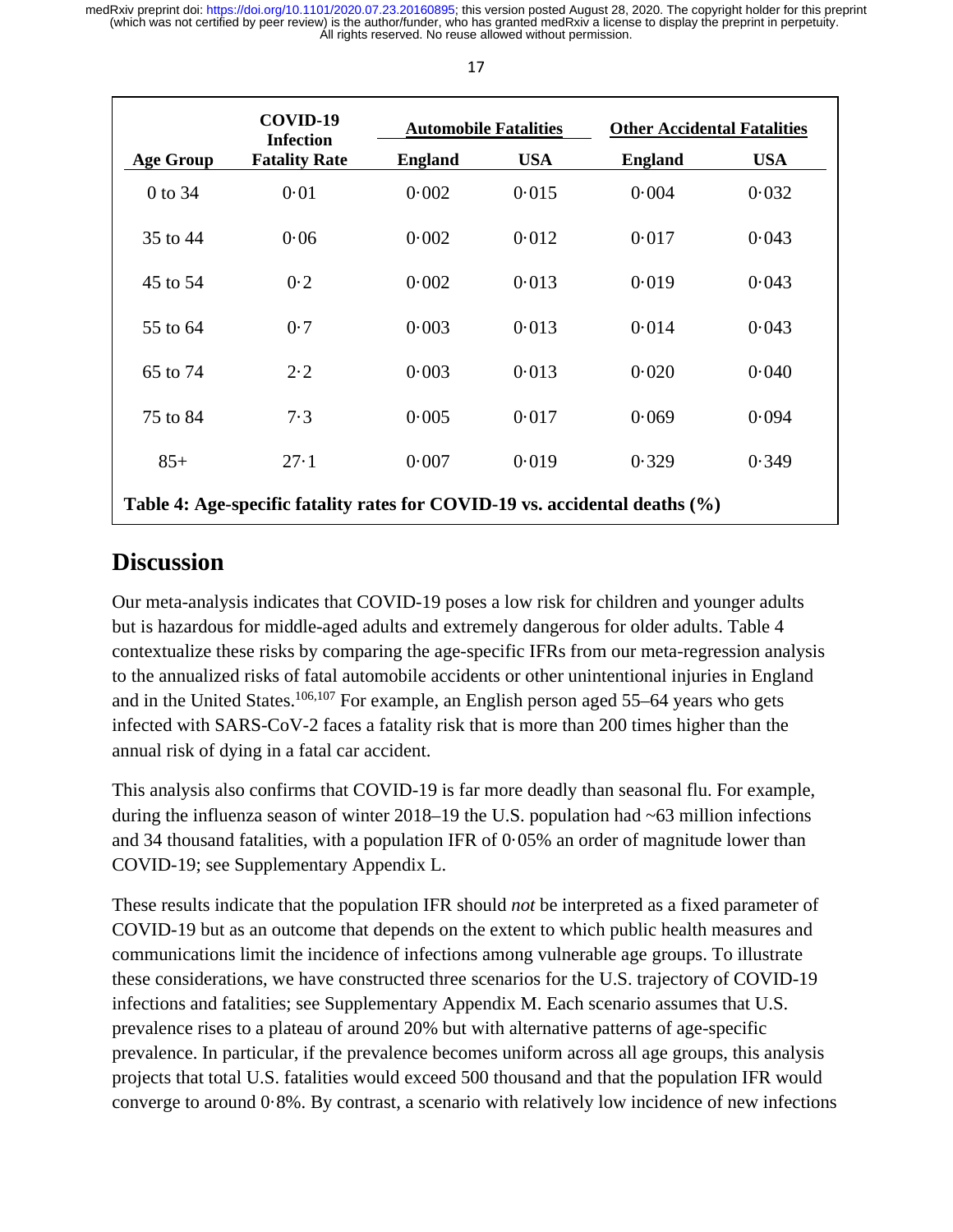among vulnerable age groups would be associated with less than half as many deaths and a much lower population IFR of  $\sim 0.3\%$ .

Our critical review underscores the substantial benefits of assessing prevalence using large-scale studies of representative samples of the general population (rather than convenience samples of blood donors or medical patients). Conducting such studies on an ongoing basis will enable public health officials to monitor changes in prevalence among vulnerable age groups and gauge the efficacy of public policy measures. Moreover, such studies will enable researchers to assess the extent to which antibodies to SARS-CoV-2 may gradually diminish over time as well as the extent to which advances in treatment facilitate the reduction of age-specific IFRs.

Our metaregression results are broadly consistent with the pathbreaking study of Ferguson et al. (2020), which was completed at a very early stage of the COVID-19 pandemic and characterized an exponential pattern of age-specific IFRs that was close to zero for children and much higher for middle-aged and older adults*.* <sup>108</sup> Our results are also well-aligned with a more recent metaanalysis of population IFR; indeed, our age-specific analysis explains a very high proportion of the dispersion in population IFRs highlighted by that study.<sup>5</sup> In contrast, our findings are markedly different from those of an earlier review of population IFR, mostly due to differences in selection criteria.109 Finally, the exponential pattern of our age-specific IFR estimates is qualititatively similar to that of age-specific CFRs but the magnitudes are systematically different, as shown in Supplementary Appendix N.

This meta-analysis has focused on the role of age in determining the IFR of COVID-19 but has not incorporated other factors that may have significant effects on IFR. For example, a recent U.K. study found that mortality outcomes are strongly linked to specific comorbidities such as diabetes and obesity but did not resolve the question of whether those links reflect differences in prevalence or causal effects on IFR.<sup>110</sup> See Supplementary Appendix O for additional evidence. Likewise, we have not considered the extent to which IFRs may vary with other demographic factors such as race and ethnicity.<sup>46,77</sup> Further research on these issues is clearly warranted.

It should also be noted that our analysis has focused exclusively on the incidence of fatalities but has not captured the full spectrum of adverse health consequences of COVID-19, some of which may may be severe and persistent. Further research is needed to assess age-stratified rates of hospitalization as well as longer-term sequelae attributable to SARS-CoV-2 infections.

In summary, our meta-analysis demonstrates that COVID-19 is not just dangerous for the elderly and infirm but also for healthy middle-aged adults. The metaregression explains 90% of the geographical variation in population IFR, indicating that the population IFR is intrinsically linked to the age-specific pattern of infections. Consequently, public health measures to protect vulnerable age groups could substantially reduce the incidence of mortality.

18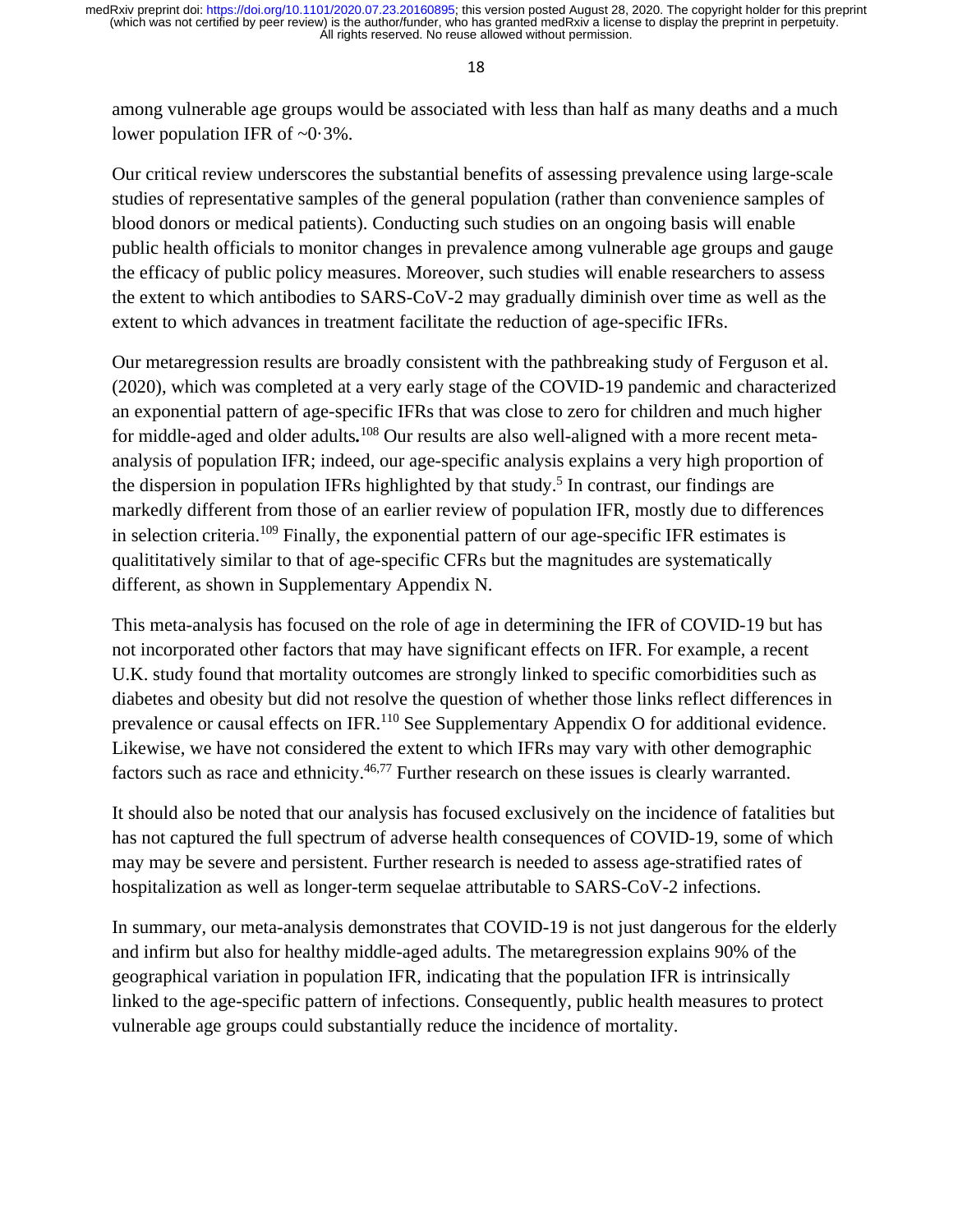# **References**

- 1 Khalili M, Karamouzian M, Nasiri N, Javadi S, Mirzazadeh A, Sharifi H. Epidemiological characteristics of COVID-19: a systematic review and meta-analysis. *Epidemiol Infect* 2020; **148**: e130.
- 2 Oran DP, Topol EJ. Prevalence of Asymptomatic SARS-CoV-2 Infection: A Narrative Review. *Ann Intern Med* 2020.
- 3 New York Department of Health. COVID-19 Tracker Fatalities by Age Group. 2020.
- 4 New York City Department of Health. COVID-19 Data. 2020.
- 5 Meyerowitz-Katz G, Merone L. A systematic review and meta-analysis of published research data on COVID-19 infection-fatality rates. 2020.
- 6 United Kingdom Parliament Office. Antibody Tests for COVID-19. 2020.
- 7 Organization for Economic Cooperation and Development. Member Countries. 2020.
- 8 Brown TS, Walensky RP. Serosurveillance and the COVID-19 Epidemic in the US: Undetected, Uncertain, and Out of Control. *JAMA* 2020.
- 9 Lattimore S, Wickenden C, Brailsford SR. Blood donors in England and North Wales: demography and patterns of donation. *Transfusion* 2015; **55**(1): 91-9.
- 10 Public Health England. Sero-Surveillance of COVID-19: Week 22. 2020.
- 11 United Kingdom Office for National Statistics. Coronavirus (COVID-19) infection survey: characteristics of people testing positive for COVID-19 in England, August 2020. 2020.
- 12 Japan Ministry of Health Labour and Welfare. Updates on COVID-19 in Japan. 2020.
- 13 Takita M, Matsumura T, Yamamoto K, et al. Geographical Profiles of COVID-19 Outbreak in Tokyo: An Analysis of the Primary Care Clinic-Based Point-of-Care Antibody Testing. *J Prim Care Community Health* 2020; **11**: 2150132720942695.
- 14 Snoeck CJ, Vaillant M, Abdelrahman T, et al. Prevalence of SARS-CoV-2 infection in the Luxembourgish population: the CON-VINCE study. 2020.
- 15 Havers FP, Reed C, Lim T, et al. Seroprevalence of Antibodies to SARS-CoV-2 in 10 Sites in the United States, March 23-May 12, 2020. *JAMA Intern Med* 2020.
- 16 University of Utah Health. Utah HERO project announces phase one findings. 2020.
- 17 Our World in Data. Coronavirus (COVID-19) testing: tests per confirmed case. 2020. <https://ourworldindata.org/coronavirus-testing#tests-per-confirmed-case> (accessed August 18.
- 18 Gudbjartsson DF, Helgason A, Jonsson H, et al. Spread of SARS-CoV-2 in the Icelandic Population. *N Engl J Med* 2020; **382**(24): 2302-15.
- 19 Korea Center for Disease Control. Updates on COVID-19 in Korea as of July 9. 2020.
- 20 Song SK, Lee DH, Nam JH, et al. IgG Seroprevalence of COVID-19 among Individuals without a History of the Coronavirus Disease Infection in Daegu, Korea. *Journal of Korean medical science* 2020; **35**(29): e269-e.
- 21 Byrne AW, McEvoy D, Collins AB, et al. Inferred duration of infectious period of SARS-CoV-2: rapid scoping review and analysis of available evidence for asymptomatic and symptomatic COVID-19 cases. *BMJ Open* 2020; **10**(8): e039856-e.
- 22 Long QX, Liu BZ, Deng HJ, et al. Antibody responses to SARS-CoV-2 in patients with COVID-19. *Nat Med* 2020; **26**(6): 845-8.
- 23 Sethuraman N, Jeremiah SS, Ryo A. Interpreting Diagnostic Tests for SARS-CoV-2. *JAMA* 2020; **323**(22): 2249-51.
- 24 Choe PG, Kang CK, Suh HJ, et al. Antibody Responses to SARS-CoV-2 at 8 Weeks Postinfection in Asymptomatic Patients. *Emerging Infectious Disease journal* 2020; **26**(10).
- 25 Ripperger TJ, Uhrlaub JL, Watanabe M, et al. Detection, prevalence, and duration of humoral responses to SARS-CoV-2 under conditions of limited population exposure. *medRxiv* 2020: 2020.08.14.20174490.
- 26 U.S. Center for Disease Control and Prevention. COVID-19 Pandemic Planning Scenarios. 2020.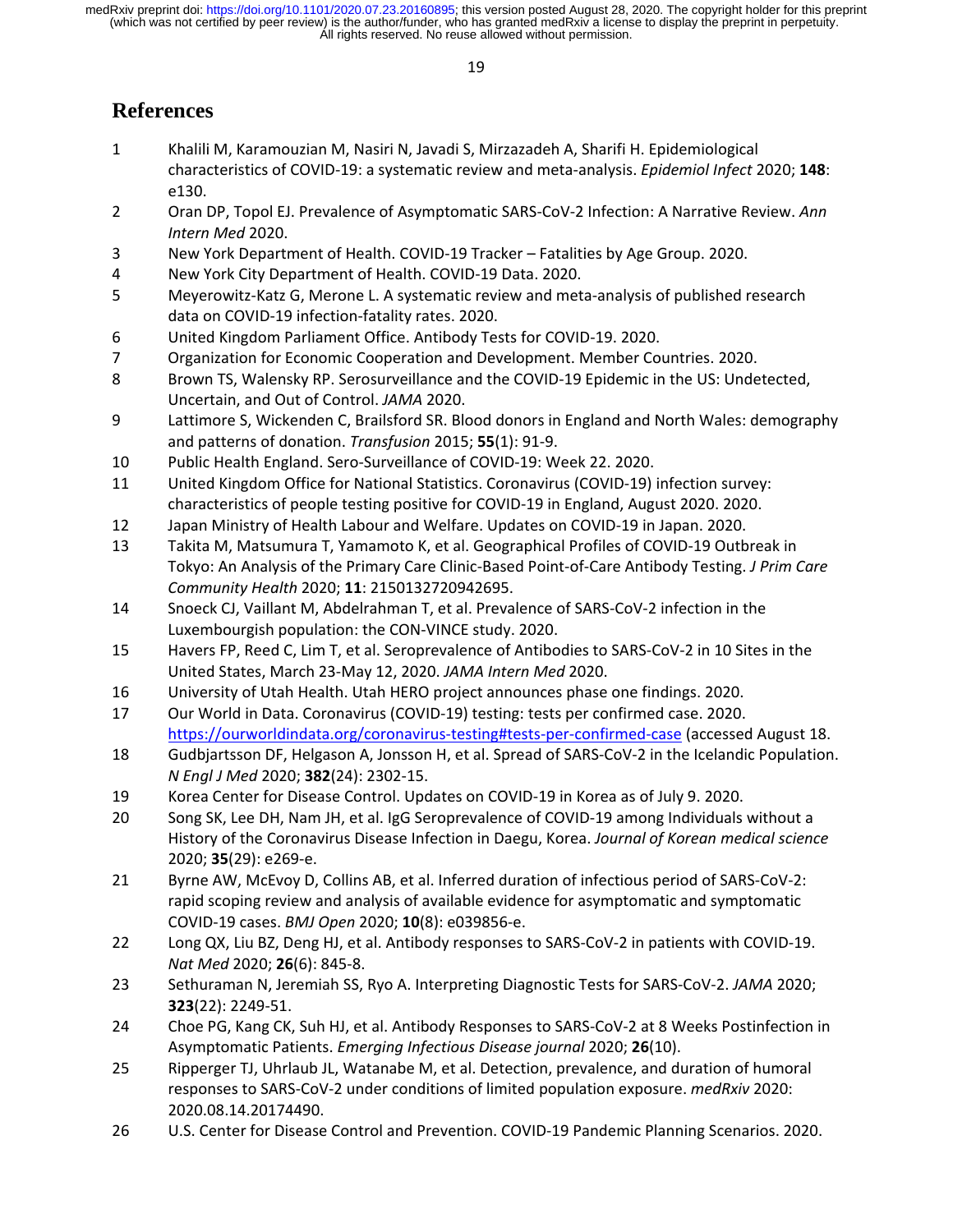- 27 Harbord RM, Higgins JPT. Meta-regression in Stata. *Stata Journal* 2008; **8**(4): 493-519.
- 28 Higgins JPT, Thompson SG, Spiegelhalter DJ. A re-evaluation of random-effects meta-analysis. *J R Stat Soc Ser A Stat Soc* 2009; **172**(1): 137-59.
- 29 Ward H, Atchison CJ, Whitaker M, et al. Antibody prevalence for SARS-CoV-2 in England following first peak of the pandemic: REACT2 study in 100,000 adults. *medRxiv* 2020: 2020.08.12.20173690.
- 30 Merkely B, Szabo AJ, Kosztin A, et al. Novel coronavirus epidemic in the Hungarian population, a cross-sectional nationwide survey to support the exit policy in Hungary. *Geroscience* 2020; **42**(4): 1063-74.
- 31 Italy National Institute of Statistics. Primi risultati dell'indagine di sieroprevalenza sul SARS-CoV-2. 2020.
- 32 Netherlands National Institute for Public Health and the Environment. Children and COVID-19. 2020.
- 33 Portugal National Institute of Health. Relatório de Apresentação dos Resultados Preliminares do Primeiro Inquérito Serológico Nacional COVID-19. 2020.
- 34 Pastor-Barriuso R, Perez-Gomez B, Hernan MA, et al. SARS-CoV-2 infection fatality risk in a nationwide seroepidemiological study. *medRxiv* 2020: 2020.08.06.20169722.
- 35 Sweden Public Health Authority. COVID-19 Report for Week 24 COVID-19 veckorapport vecka 24. 2020.
- 36 Perez-Saez J, Lauer SA, Kaiser L, et al. Serology-informed estimates of SARS-CoV-2 infection fatality risk in Geneva, Switzerland. *The Lancet Infectious Diseases*.
- 37 Biggs HM. Estimated Community Seroprevalence of SARS-CoV-2 Antibodies Two Georgia Counties, April 28–May 3, 2020. *morbidity and mortality weekly report* 2020; **69**(29): 965-70.
- 38 Menachemi N, Yiannoutsos CT, Dixon BE, et al. Population Point Prevalence of SARS-CoV-2 Infection Based on a Statewide Random Sample — Indiana, April 25–29, 2020. *morbidity and mortality weekly report* 2020; **69**(29): 960-4.
- 39 Rosenberg ES, Tesoriero JM, Rosenthal EM, et al. Cumulative incidence and diagnosis of SARS-CoV-2 infection in New York. *annals of epidemiology* 2020.
- 40 Molenberghs G, Faes C, Aerts J, et al. Belgian Covid-19 Mortality, Excess Deaths, Number of Deaths per Million, and Infection Fatality Rates (8 March - 9 May 2020). 2020.
- 41 Australia Department of Health. Coronavirus (COVID-19) current situation and case numbers. 2020.
- 42 Iceland Directorate of Health. COVID-19 in Iceland Statistics 28 Feb to 14 June 2020. 2020.
- 43 Korea Center for Disease Control. Weekly Report on the COVID-19 Situation in the Republic of Korea. 2020.
- 44 Lithuania Central Registry. Koronaviruso (COVID-19) Lietuvoje statistika. 2020.
- 45 New Zealand Ministry of Health. COVID-19 Current Cases. 2020.
- 46 Chamie G, Marquez C, Crawford E, et al. SARS-CoV-2 Community Transmission During Shelter-in-Place in San Francisco. 2020.
- 47 Czech Ministry of Health. Collective Immunity Study SARS-CoV-2: Czech Prevalence. 2020.
- 48 Denmark State Blood Institute. Notat: Nye foreløbige resultater fra den repræsentative seroprævalensundersøgelse af COVID-19. 2020.
- 49 Dimeglio C, Loubes J-M, Miedougé M, Herin F, Soulat J-M, Izopet J. The real seroprevalence of SARS-CoV-2 in France and its consequences for virus dynamics. Research Square; 2020.
- 50 Feehan AK, Fort D, Garcia-Diaz J, et al. Point prevalence of SARS-CoV-2 and infection fatality rate in Orleans and Jefferson Parish, Louisiana, May 9-15, 2020. 2020.
- 51 Jersey Health & Community Services. Prevalence of Antibodies Community Survey Round 2. 2020.
- 52 Lavezzo E, Franchin E, Ciavarella C, et al. Suppression of COVID-19 outbreak in the municipality of Vo, Italy. 2020.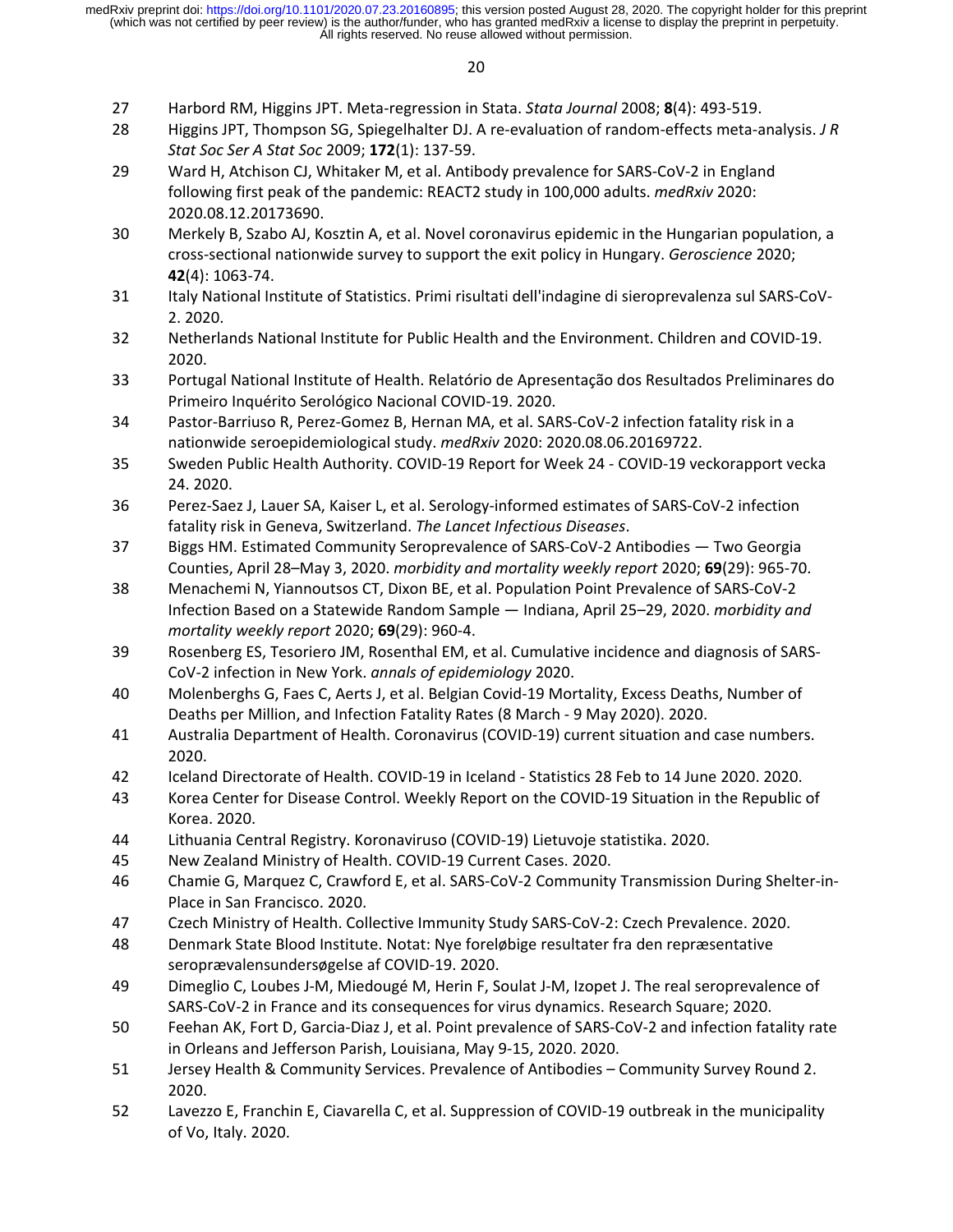- 53 Mahajan S, Srinivasan R, Redlich CA, et al. Seroprevalence of SARS-CoV-2-Specific IgG Antibodies Among Adults Living in Connecticut Between March 1 and June 1, 2020: Post-Infection Prevalence (PIP) Study. *medRxiv* 2020: 2020.08.04.20168203.
- 54 McLaughlin CC, Doll MK, Morrison KT, et al. High Community SARS-CoV-2 Antibody Seroprevalence in a Ski Resort Community, Blaine County, Idaho, US. Preliminary Results. *medRxiv* 2020.
- 55 Nawa N, Kuramochi J, Sonoda S, et al. Seroprevalence of SARS-CoV-2 IgG Antibodies in Utsunomiya City, Greater Tokyo, after first pandemic in 2020 (U-CORONA): a household- and population-based study. 2020.
- 56 Nishiura H, Kobayashi T, Yang Y, et al. The Rate of Underascertainment of Novel Coronavirus (2019-nCoV) Infection: Estimation Using Japanese Passengers Data on Evacuation Flights. *J Clin Med* 2020; **9**(2).
- 57 Norrbotten Region. Forekomst av antikroppar mot covid-19 Norrbottens befolkning maj 2020. 2020.
- 58 Norway Public Health Institute. Truleg berre ein liten andel av befolkninga som har vore smitta av koronavirus. 2020.
- 59 Oklahoma State Department of Health. Weekly Epidemiology and Surveillance Report. 2020.
- 60 Oregon State University. TRACE results suggest 17% of Hermiston community infected with SARS-CoV-2. 2020.
- 61 Petersen MS, Strøm M, Christiansen DH, et al. Seroprevalence of SARS-CoV-2–Specific Antibodies, Faroe Islands. *emerging infectious diseases* 2020; **26**(11).
- 62 Rhode Island Department of Health. COVID-19 serology testing brief. 2020.
- 63 Riverside County Joint Information Center. Antibody study shows coronavirus spread wider in Riverside County. 2020.
- 64 Saltzman J. Nearly a third of 200 blood samples taken in Chelsea show exposure to coronavirus. Boston Globe. 2020 4/17/2020.
- 65 San Miguel County Department of Health & Environment. IgG Antibody Tests: Statistics and Demographics. 2020.
- 66 Skowronski DM, Sekirov I, Sabaiduc S, et al. Low SARS-CoV-2 sero-prevalence based on anonymized residual sero-survey before and after first wave measures in British Columbia, Canada, March-May 2020. 2020.
- 67 Slovenia Government Communication Office. First study carried out on herd immunity of the population in the whole territory of Slovenia. 2020.
- 68 Stadlbauer D, Tan J, Jiang K, et al. Seroconversion of a city: Longitudinal monitoring of SARS-CoV-2 seroprevalence in New York City. *medRxiv* 2020: 2020.06.28.20142190.
- 69 Stockholm Region. Lägesrapport om arbetet med det nya coronaviruset. 2020.
- 70 Streeck H, Schulte B, Kuemmerer B, et al. Infection fatality rate of SARS-CoV-2 infection in a German community with a super-spreading event. 2020.
- 71 University of Miami. SPARK-C: understanding the burden of COVID-19 in Miami-Dade County through rapid serological testing of a representative random sample. 2020.
- 72 von Laer D. U.S. National Institutes of Health COVID-19 lecture: high seroprevalence, drastic decline of incidence, and low infection fatality rate of SARS-CoV-2 infections in children and adults in the ski resort Ischgl, Austria. 2020.
- 73 Washoe County Health District. Seroprevalence of SARS-CoV-2 Specific Antibodies Among Adults in Washoe County, Nevada on June 9-10, 2020. 2020.
- 74 Weis S, Scherag A, Baier M, et al. Seroprevalence of SARS-CoV-2 antibodies in an entirely PCRsampled and quarantined community after a COVID-19 outbreak - the CoNAN study. 2020.
- 75 Wells PM, Doores KM, Couvreur S, et al. Estimates of the rate of infection and asymptomatic COVID-19 disease in a population sample from SE England. 2020.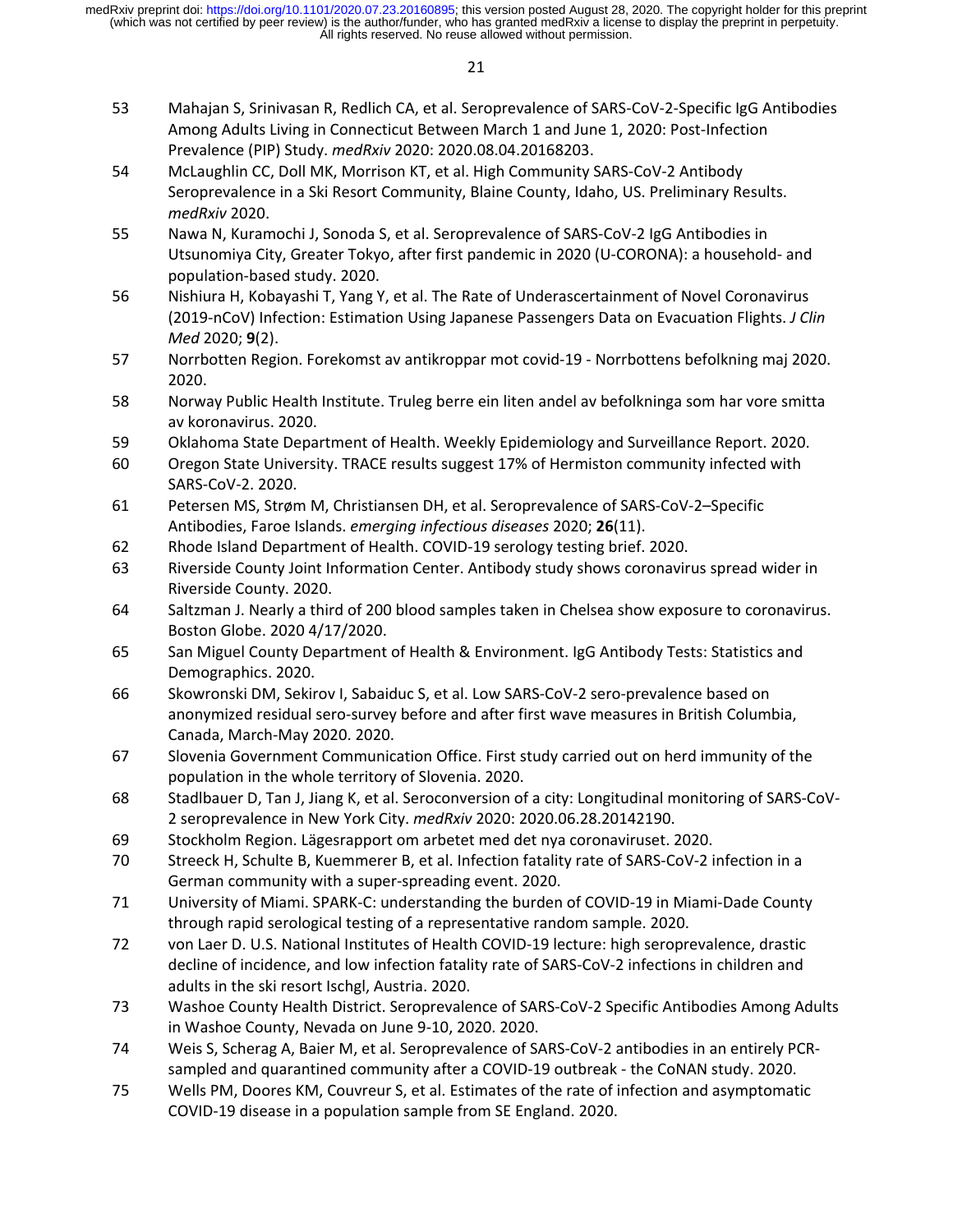- 76 Sweden Public Health Authority. The Infection Fatality Rate of COVID-19 in Stockholm Technical Report. 2020.
- 77 Feehan AK, Fort D, Garcia-Diaz J, et al. Seroprevalence of SARS-CoV-2 and Infection Fatality Ratio, Orleans and Jefferson Parishes, Louisiana, USA, May 2020. *Emerg Infect Dis* 2020; **26**(11).
- 78 Giustizia News. Coronavirus, l'incubo senza fine di Ariano Irpino: 60 positivi al tampone dopo i test sierologici. May 28.
- 79 Austria Statistik. COVID-19 prevalence study: a maximum of 0.15% of the population in Austria infected with SARS-CoV-2. 2020.
- 80 University of California-San Francisco. Town of Bolinas antibody tests find minimal history of infection. 2020.
- 81 Saltzman J. Study: 1 out of 10 residents in 4 neighborhoods unwittingly had coronavirus. Boston Globe. 2020 May 15.
- 82 Micolitti A. Caldari Ortona: 12% cittadini sottoposti a test sierologici positivi con anticorpi al Covid 19. Rete8. 2020 June 3.
- 83 Finland National Institute for Health and Welfare. Weekly report of THL serological population study of the coronavirus epidemic. 2020.
- 84 Bogogiannidou Z, Vontas A, Dadouli K, et al. Repeated leftover serosurvey of SARS-CoV-2 IgG antibodies, Greece, March and April 2020. *Eurosurveillance* 2020; **25**(31): 2001369.
- 85 Times of Israel Staff. Coronavirus : Israël est encore loin de l'immunité de groupe. Times of Israel. 2020 July 23.
- 86 Reifer J, Hayum N, Heszkel B, Klagsbald I, Streva VA. SARS-CoV-2 IgG antibody responses in New York City. *diagnostic microbiology and infectious disease* 2020.
- 87 Armann JP, Unrath M, Kirsten C, Lueck C, Dalpke A, Berner R. Anti-SARS-CoV-2 IgG antibodies in adolescent students and their teachers in Saxony, Germany (SchoolCoviDD19): very low seropraevalence and transmission rates. 2020.
- 88 Bendavid E, Mulaney B, Sood N, et al. COVID-19 Antibody Seroprevalence in Santa Clara County, California. 2020.
- 89 Bryan A, Pepper G, Wener MH, et al. Performance Characteristics of the Abbott Architect SARS-CoV-2 IgG Assay and Seroprevalence in Boise, Idaho. *J Clin Microbiol* 2020; **58**(8).
- 90 Erikstrup C, Hother CE, Pedersen OBV, et al. Estimation of SARS-CoV-2 infection fatality rate by real-time antibody screening of blood donors. *clinical infectious diseases* 2020.
- 91 Fiore J, Centra M, de Carlo A, et al. Far away from herd immunity to SARS-CoV-2: results from a survey in healthy blood donors in southeastern Italy. 2020.
- 92 Fischer B, Knabbe C, Vollmer T. SARS-CoV-2 IgG seroprevalence in blood donors located in three different federal states, Germany, March to June 2020. *Euro Surveill* 2020; **25**(28).
- 93 Fontanet A, Tondeur L, Madec Y, et al. Cluster of COVID-19 in northern France: A retrospective closed cohort study. *medRxiv* 2020: 2020.04.18.20071134.
- 94 Kraehling V, Kern M, Halwe S, et al. Epidemiological study to detect active SARS-CoV-2 infections and seropositive persons in a selected cohort of employees in the Frankfurt am Main metropolitan area. 2020.
- 95 Nesbitt DJ, Jin D, Hogan JW, et al. Low Seroprevalence of SARS-CoV-2 in Rhode Island Blood Donors Determined using Multiple Serological Assay Formats. 2020.
- 96 Ng D, Goldgof G, Shy B, et al. SARS-CoV-2 seroprevalence and neutralizing activity in donor and patient blood from the San Francisco Bay Area. *medRxiv* 2020.
- 97 Percivalle E, Cambie G, Cassaniti I, et al. Prevalence of SARS-CoV-2 specific neutralising antibodies in blood donors from the Lodi Red Zone in Lombardy, Italy, as at 06 April 2020. *Euro Surveill* 2020; **25**(24).
- 98 Slot E, Hogema BM, Reusken CBEM, et al. Herd immunity is not a realistic exit strategy during a COVID-19 outbreak. 2020.